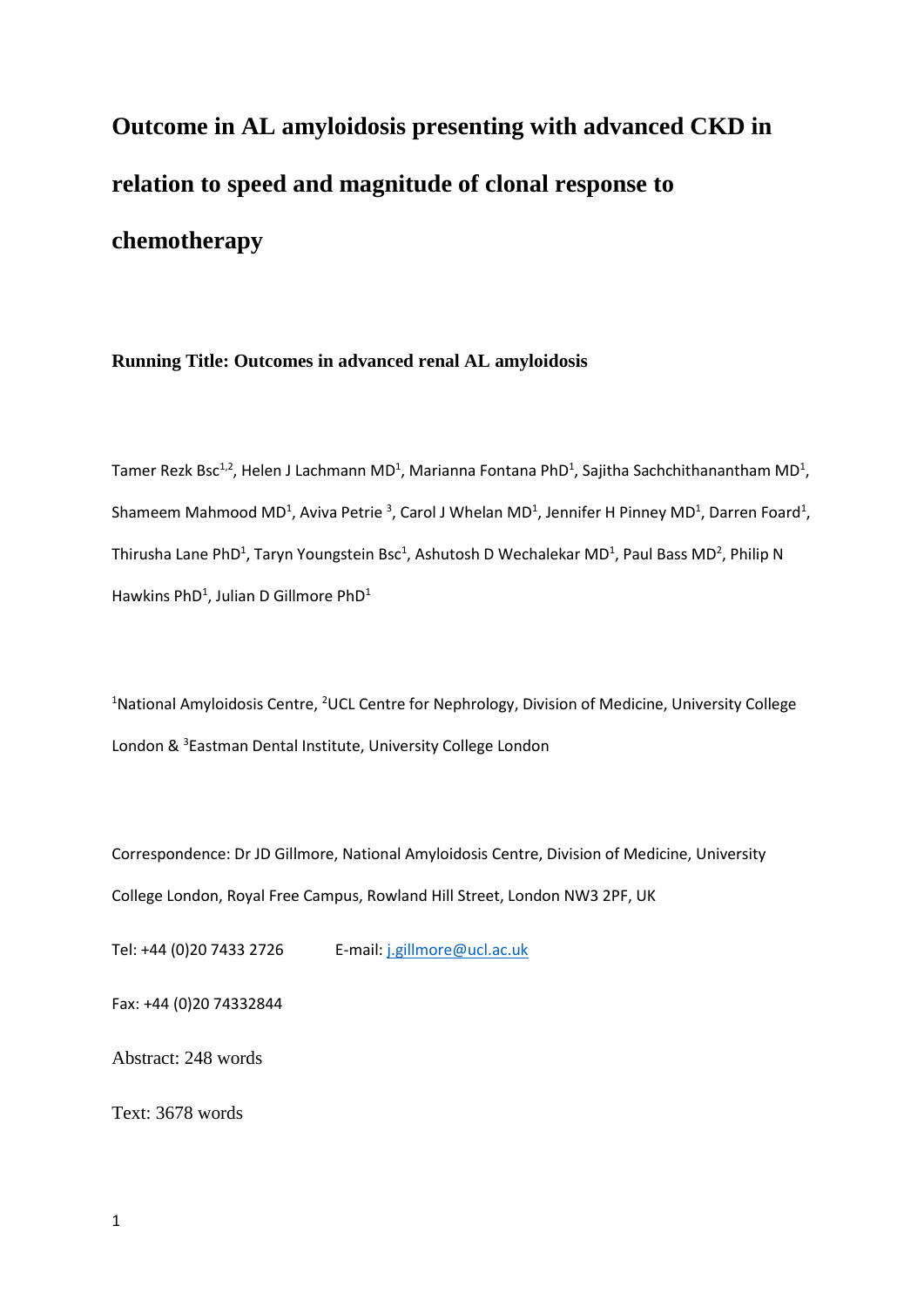## **Abstract**

Renal involvement causing progressive chronic kidney disease (CKD) is present in 70% of patients with systemic AL amyloidosis at diagnosis. Chemotherapy that substantially suppresses free light chain (FLC) production is associated with improved patient survival, but its benefit in delaying the onset of renal replacement therapy among patients who present with established advanced CKD has not been studied. Of 1000 patients who were enrolled into the prospective UK AL amyloidosis chemotherapy (ALchemy) study, 84 patients had advanced amyloid-related CKD defined by an estimated glomerular filtration rate (eGFR)  $\langle$  20 ml/min/1.73 m<sup>2</sup>. We determined outcomes among these 84 patients in relation to response to chemotherapy evaluated at 3, 6 and 12 months from baseline. Median baseline eGFR was 10 ml/min/1.73 m<sup>2</sup>. Patients who achieved a dFLC response of  $\geq$ 90% within 3 months of baseline had significantly better overall survival (p=0.02), a prolonged time to dialysis (p=0.003), and a prolonged time to the composite endpoint of 'death or dialysis'  $(p<0.001)$  compared to those who achieved lesser degrees of clonal response at the same timepoint. A delay beyond 3 months in achieving a  $\geq$ 90% dFLC response was also associated with worse outcomes. Cox regression analyses showed that achieving a dFLC response of ≥90% within 3 months of baseline was the only independent predictor of all three of these outcome measures ( $p<0.04$ ). Renal survival among patients with systemic AL amyloidosis who present with advanced CKD is strongly dependent upon the magnitude and speed with which the underlying hematologic disorder is suppressed by chemotherapy.

**Keywords:** Amyloid, amyloidosis, chemotherapy, chronic kidney disease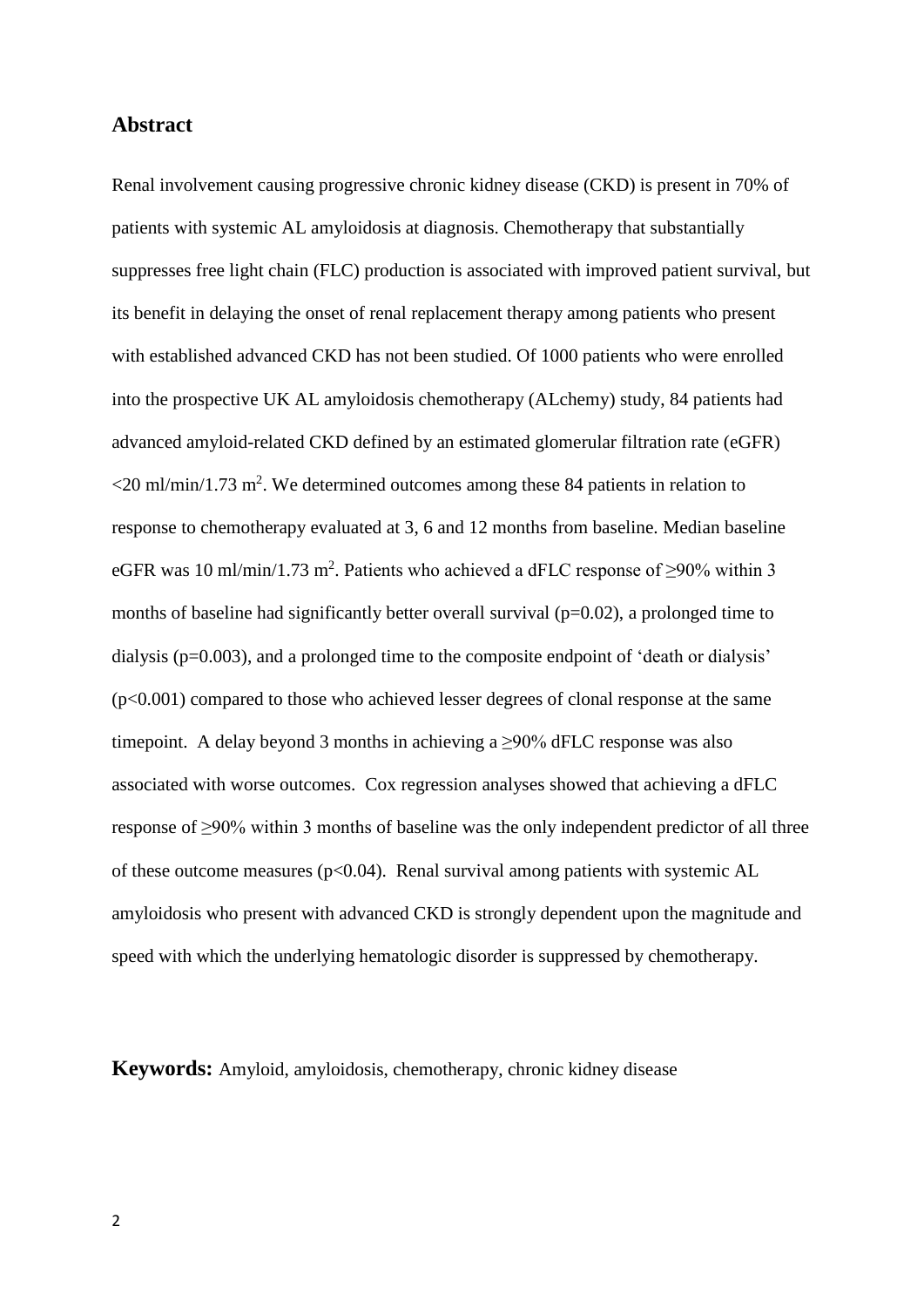## **Introduction**

The amyloidoses are disorders of protein folding, in which a variety of proteins misfold and aggregate into amyloid fibrils that accumulate in tissues and disrupt organ function.<sup>1</sup> Immunoglobulin light chain (AL) amyloidosis is caused by deposition of fibrils derived from monoclonal immunoglobulin light chains and is the most common and serious type of systemic amyloidosis.<sup>2</sup> Renal involvement is present in approximately 70% of patients with systemic AL amyloidosis at diagnosis, manifesting with nephrotic syndrome and progressive renal impairment.<sup>3</sup> Progression to end-stage renal disease (ESRD) is one of the main determinants of morbidity in AL amyloidosis,<sup>4</sup> whilst presence and severity of cardiac amyloidosis is the main determinant of mortality.5, 6

Response to chemotherapy has been shown to be strongly and independently associated with both patient survival<sup>3</sup> and renal outcomes in patients with AL amyloidosis.<sup>7, 8</sup> Other factors associated with poor renal outcomes in those with renal AL amyloidosis include a low GFR and heavy proteinuria at diagnosis.<sup>7, 9</sup> However, there are no data on whether chemotherapy can delay onset of renal replacement therapy in patients with AL amyloidosis who present with established advanced CKD and whether speed of clonal response influences renal outcome.

The AL Amyloidosis Chemotherapy study (ALchemy) is a comprehensive prospective observational study opened in 2009 into which all patients newly diagnosed with AL amyloidosis at the UK National Amyloidosis Centre (NAC) are invited to participate. We report here the renal and patient outcomes among all participants in ALchemy who had advanced CKD at the time of diagnosis (and entry to study) between 2009 and 2015 in relation to the speed and depth of the hematologic response to chemotherapy.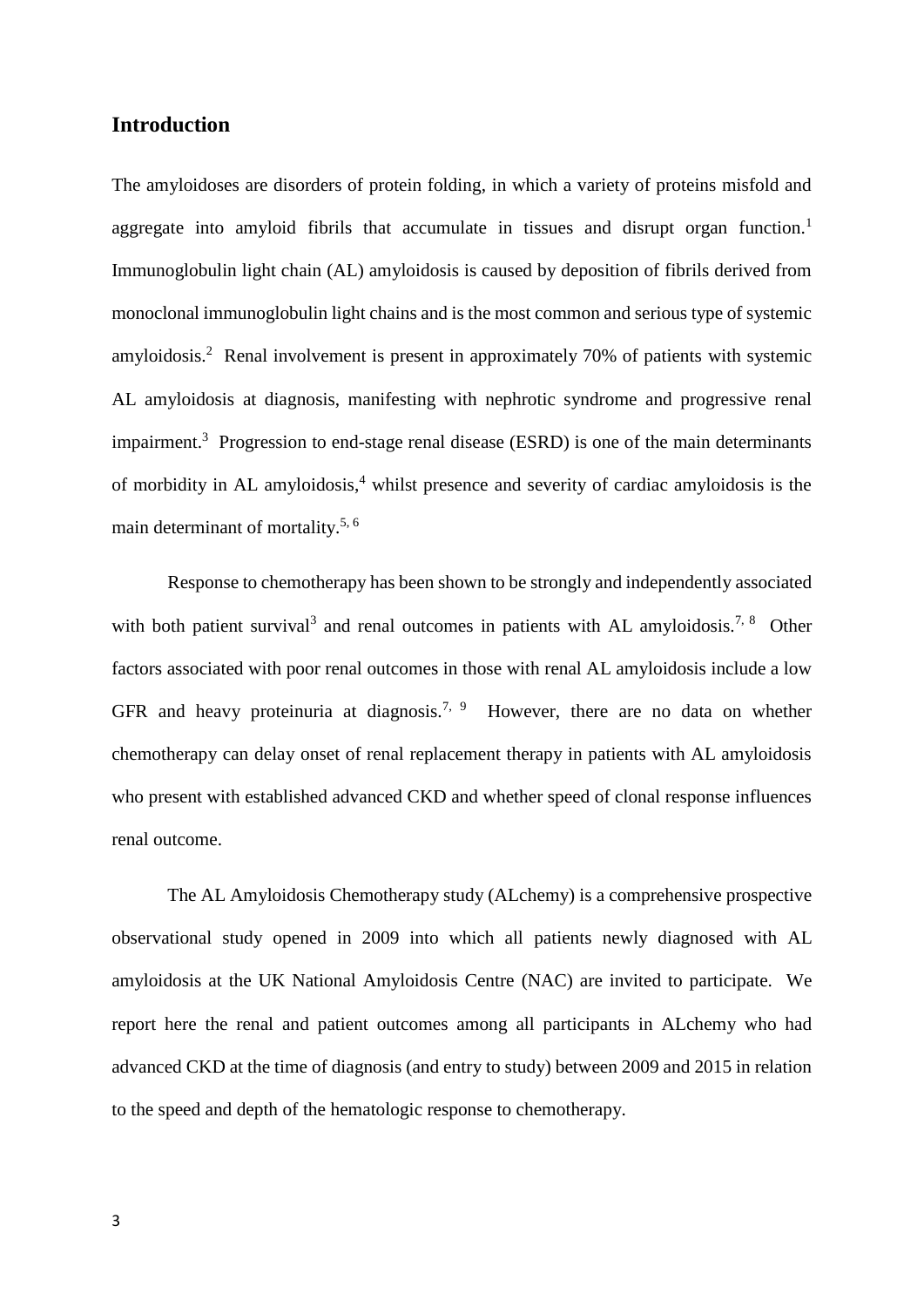## **Results**

#### **Baseline Characteristics and Patient Survival**

Baseline demographics and clinical characteristics of all 84 patients are listed in Table 1. The cohort was followed for a median of 16.3 months (range 0.4-68.0) from baseline. Forty five of 84 patients had 'renal isolated' involvement and 39 had evidence of both cardiac and renal involvement (Figure 1). Fifty-seven of 84 patients had renal histology performed and all biopsies showed extensive renal infiltration by amyloid; the only other notable pathology being hypertensive arteriosclerosis in 2 cases. Median age at diagnosis in the whole cohort was 68 years with an almost equal male to female ratio. Median eGFR was 10 ml/min/1.73 m<sup>2</sup> with a median 24 hour urinary protein leak of 6.2 grams. Serum albumin was modestly reduced with a median of 31 g/L despite substantial proteinuria in the majority of cases. Median NT-proBNP was 550 pMol/L with 32 patients having a concentration >1000 pmol/L (i.e., Mayo stage 3b disease).<sup>6</sup>

A total of 47/84 (56%) patients from the whole cohort died with median time from baseline to death by Kaplan Meier analysis of 25.2 months (CI 9.4-41.1). Thirty of 39 patients with cardio-renal syndrome (due to cardiac and renal involvement by amyloid) died and 17 of 45 patients with 'renal isolated' amyloidosis died. Median overall survival was significantly longer (49.2 months [CI 34.5-undefined]) among those with 'renal isolated' amyloidosis compared to those with cardio-renal syndrome  $(8.4 \text{ months} [CI 4.7-22.9], p<0.001)$  (Figure 2). Cause of death among those with cardio-renal syndrome was invariably from progressive cardiac amyloidosis, and in those with renal isolated amyloidosis, was from 'progressive amyloidosis' in 9 cases, and from sepsis, cerebrovascular accident, and incarcerated femoral hernia in one case each. In 5 cases the cause of death was unknown.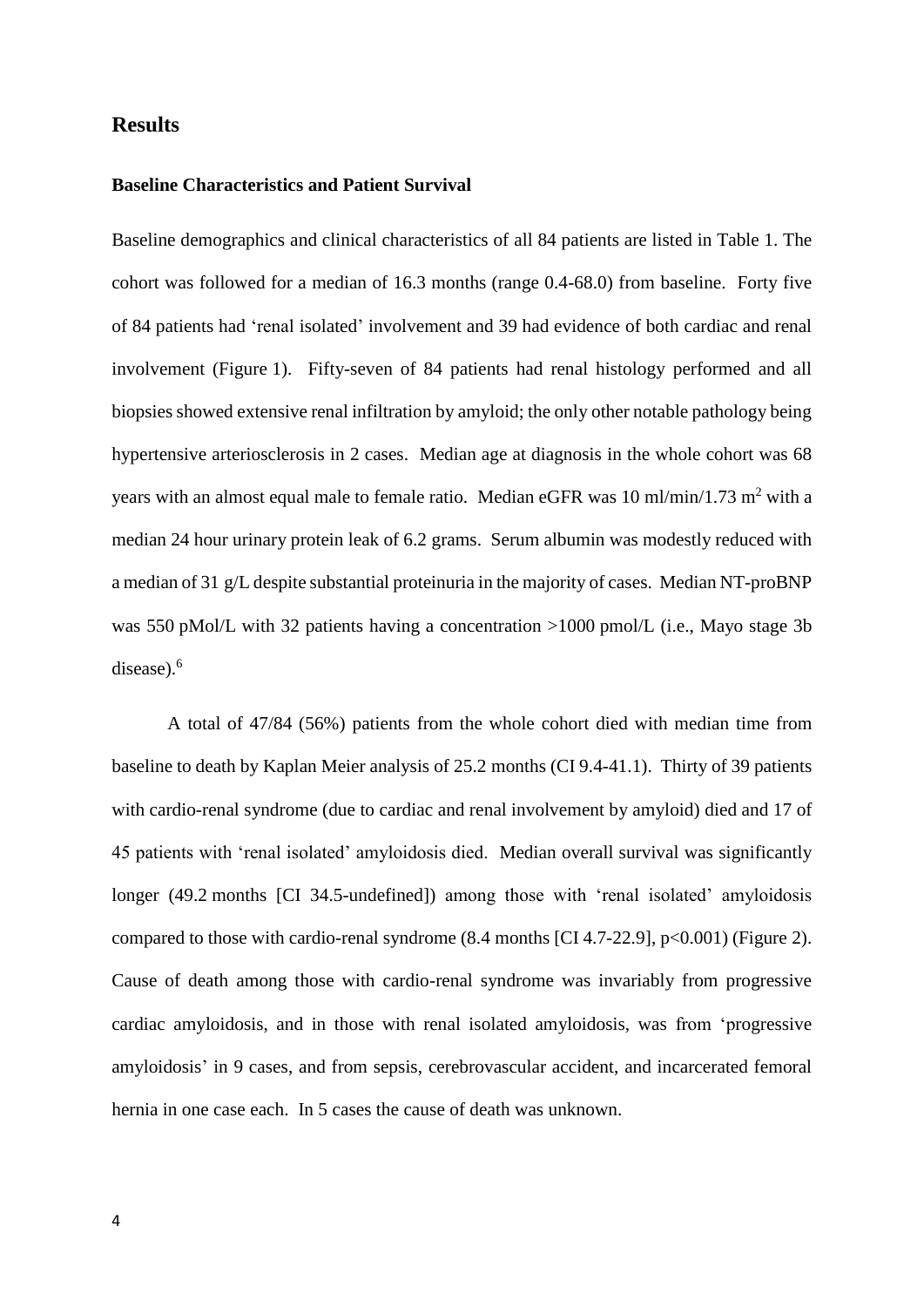#### **Chemotherapy**

Chemotherapy was planned in all 84 cases, but was actually administered to 78 patients. Reasons for non-administration of chemotherapy were patient death from progressive amyloidosis in 4/6 patients, and dialysis-dependence in 2 patients who did not have significant extra-renal amyloid. Among those who did receive chemotherapy, 43 (55%) received bortezomib-based regimens first line, 22 (28%) received thalidomide-based regimens first line, and 13 (17%) received a first line regimen containing neither bortezomib nor thalidomide. Median (range) number of chemotherapy cycles administered first line was 4 (1-8) for each of bortezomib-based, thalidomide-based and non-bortezomib, non-thalidomide containing regimens. No patient discontinued bortezomib therapy, but 1 patient discontinued thalidomide, and 1 patient discontinued non-bortezomib, non-thalidomide chemotherapy due to toxicity. As-treated analysis of the 78 patients who received chemotherapy showed a dFLC response at 3 months of ≥90% in 15/43 (34%) who received bortezomib compared to  $4/22$  (18%) who received thalidomide (bortezomib vs thalidomide, p=0.09, Fisher's exact test) and 2/13 (15%) who received neither drug first line (bortezomib vs neither bortezomib nor thalidomide, p=0.12, Fisher's exact test).

#### **Overall survival (OS) in relation to response to chemotherapy**

Seventy-four patients were evaluable for dFLC response by consensus criteria (i.e., had a dFLC at baseline of >50mg/L). Of those 74 patients, 15 did not have a dFLC measurement at 3 months, in 11 cases due to prior death, and were therefore excluded from the analysis of survival in relation to hematologic response at this timepoint. Of the 11 patients who died, 6 did so before receiving chemotherapy, 4 died from progressive amyloidosis and one died from chemotherapy-related complications (sepsis). There was no significant difference in overall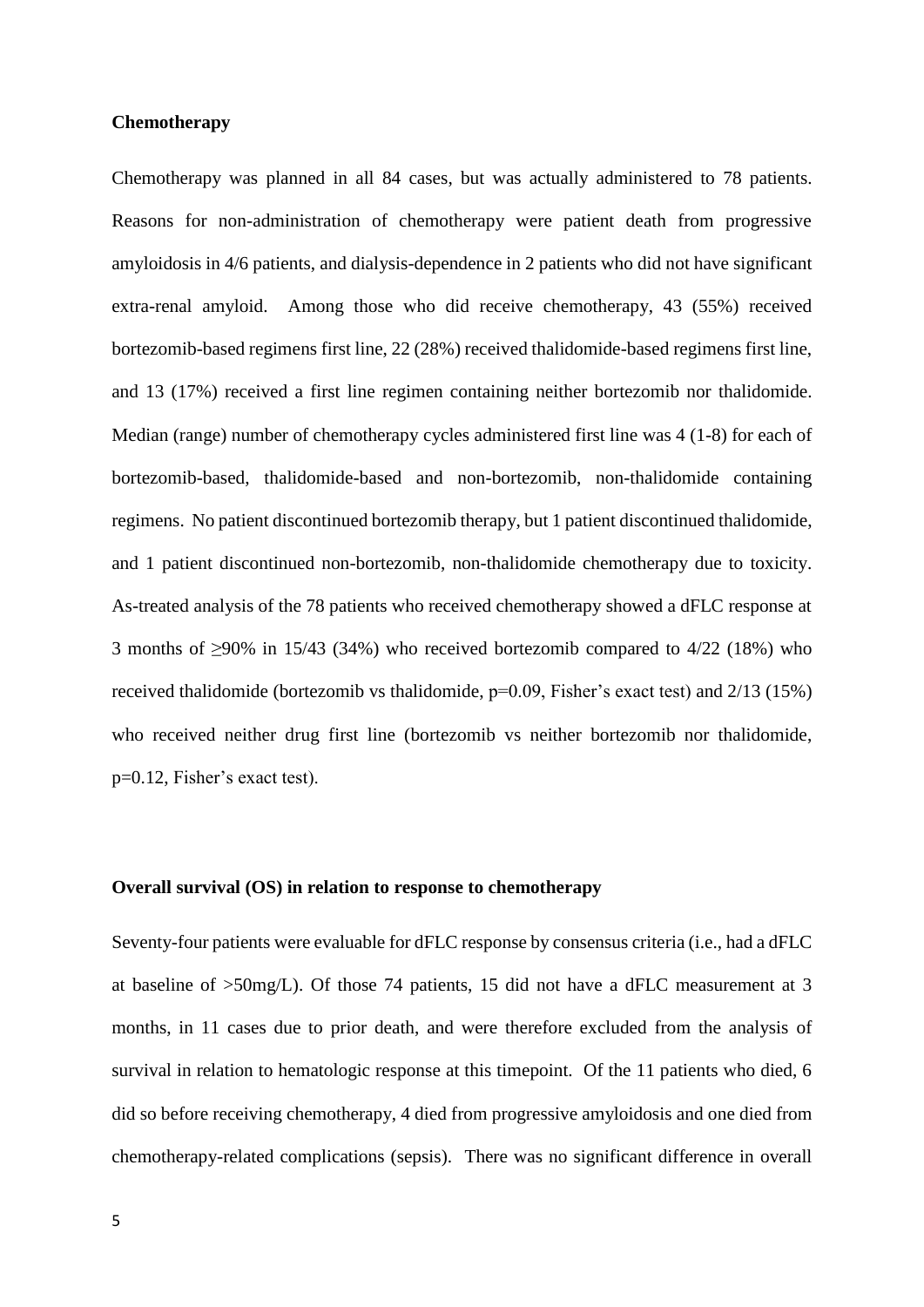survival between 26 evaluable patients who achieved a dFLC of <40mg/L within 3 months of baseline (median 49.2 months [CI 25.0–undefined]) and 33 evaluable patients who achieved lesser degrees of clonal response at the same timepoint (median 37.4 months [CI 11.3– undefined]) (log rank test,  $p=0.40$ ) (Figure 3a). Using the 'percentage of baseline dFLC' method to calculate hematologic response enabled all patients to be considered 'evaluable' at baseline although, as described above, the 15 patients who did not have a dFLC measurement at 3 months were again excluded from this analysis. Median overall survival among 21 evaluable patients who achieved a dFLC response of ≥90% within 3 months of baseline was undefined compared to 31.8 months (CI 15.7–55.1) among 48 patients who achieved lesser degrees of clonal response at the same timepoint (log rank test,  $p=0.02$ ) (Figure 3b). There was no significant difference in overall survival between those patients who achieved a <50% dFLC response at 3 months and those who achieved a dFLC response of 50-89% (log rank test, p=0.09) (Figure 3c).

By Cox regression analysis, independent factors associated with death in the whole cohort of 84 patients were elevated NT-proBNP at presentation (HR 2.72 [CI 1.451-5.088], p=0.002) and achieving a dLFC response  $\geq$ 90% at 3 months (HR 0.36 [CI 0.138-0.935], p=0.036) (Supplementary Table 1). Percentage dFLC response was also highly significant when incorporated as a continuous variable (HR 0.980 [CI 0.968-0.992], p=0.001)

#### **Renal survival in relation to response to chemotherapy**

Among 68 patients who were dialysis-independent at baseline and therefore evaluable for analyses of renal survival, there were 46 patients who were evaluable for hematologic response at 3 months according to consensus criteria. Among 22/46 who achieved an absolute dFLC of <40mg/L within 3 months of baseline, median time to dialysis dependence was 9.7 months (CI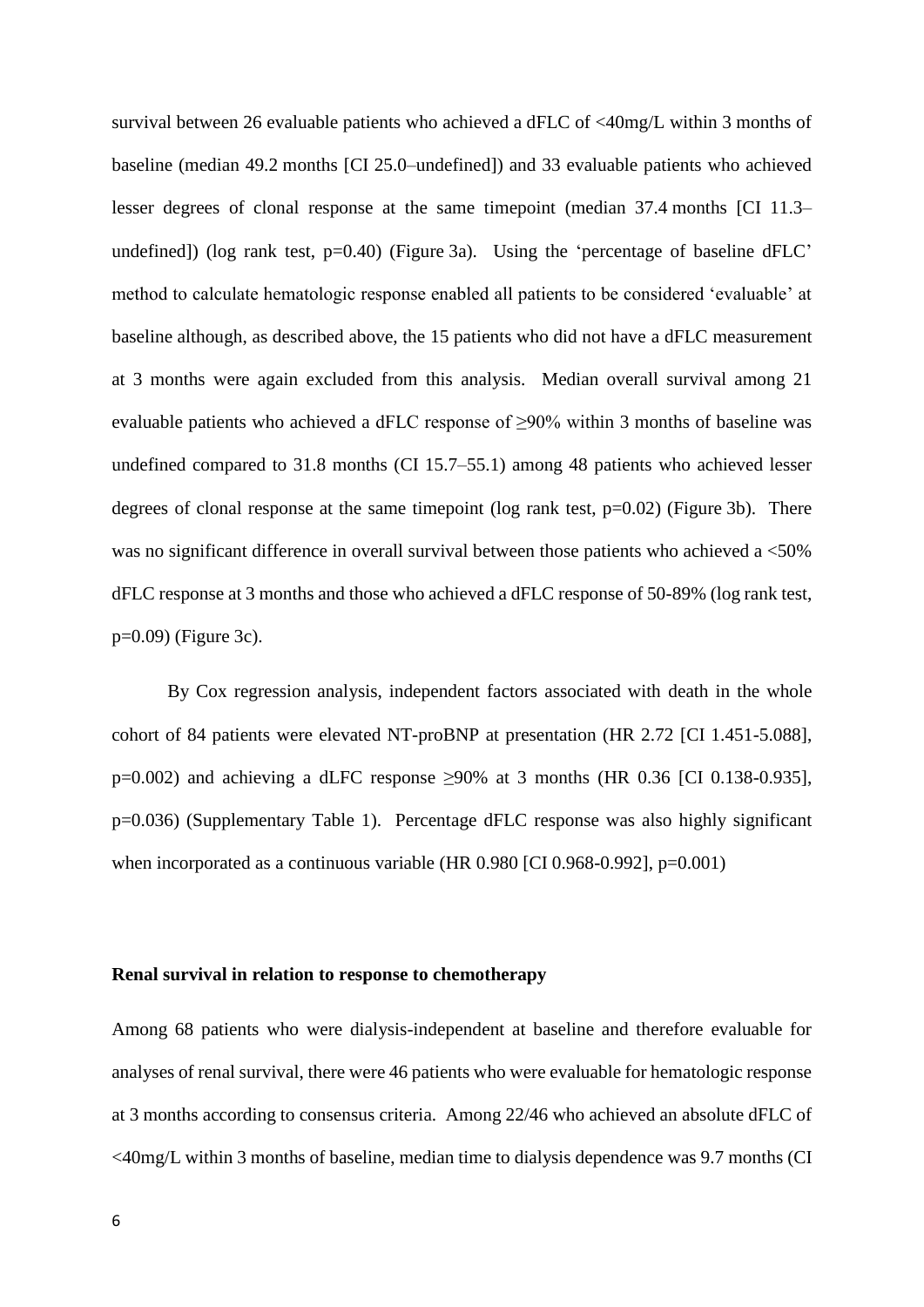3.4–undefined) compared to 5.2 months (CI 1.9-17.1) among 24/46 patients who achieved lesser degrees of clonal response at the same timepoint (log rank test  $p=0.18$ ) (Figure 4a). Using the 'percentage of baseline dFLC' method to calculate hematologic response, there were 56 patients who were evaluable for hematologic response at 3 months. Median renal survival among 18/56 patients who achieved a dFLC response of ≥90% within 3 months of baseline was 23.0 months (CI 9.7–undefined) compared to 6.1 months (CI 3.4-12.5) among 38/56 patients who achieved lesser degrees of clonal response at the same timepoint (log rank test, p=0.003) (Figure 4b). Renal outcomes were equally poor among those who achieved a delayed  $\geq$ 90% dFLC response, classified as only after 6 months from baseline (n=5) or only after 12 months from baseline (n=6) (dFLC response  $\geq$ 90% within 3 months vs 6 months (log rank test,  $p=0.001$ ) or vs 12 months (log rank test,  $p<0.003$ ) (Figure 4c).

By Cox regression analysis, the only independent factor associated with a requirement for RRT among the 68 patients who were dialysis independent at baseline was achieving a dFLC response of ≥90% within 3 months (HR 0.24 [CI 0.106-0.547], p=0.001) (Table 2). Percentage dFLC response at 3 months was also significant when incorporated as a continuous variable (HR 0.978 [CI 0.958-0.998], p=0.031). Interestingly, presenting eGFR, presenting NT-proBNP, and proteinuria at presentation did not predict progression to dialysis. Furthermore, stratification of patients by index of chronic damage on renal histology was not predictive of progression to dialysis, although it should be noted that the vast majority of patients had moderate or severe chronic damage on renal biopsy (Table 1).

Forty-five of 84 patients from the whole cohort had renal amyloidosis in the absence of cardiac involvement and were defined as 'renal isolated.' Nine such patients were on RRT at baseline and 2 died before the 3 month evaluation. In light of our previous results, the remaining 34 'evaluable' patients were stratified using the 'percentage of baseline dFLC' method to ≥90% or <90% dFLC response within 3 months of baseline. Median renal survival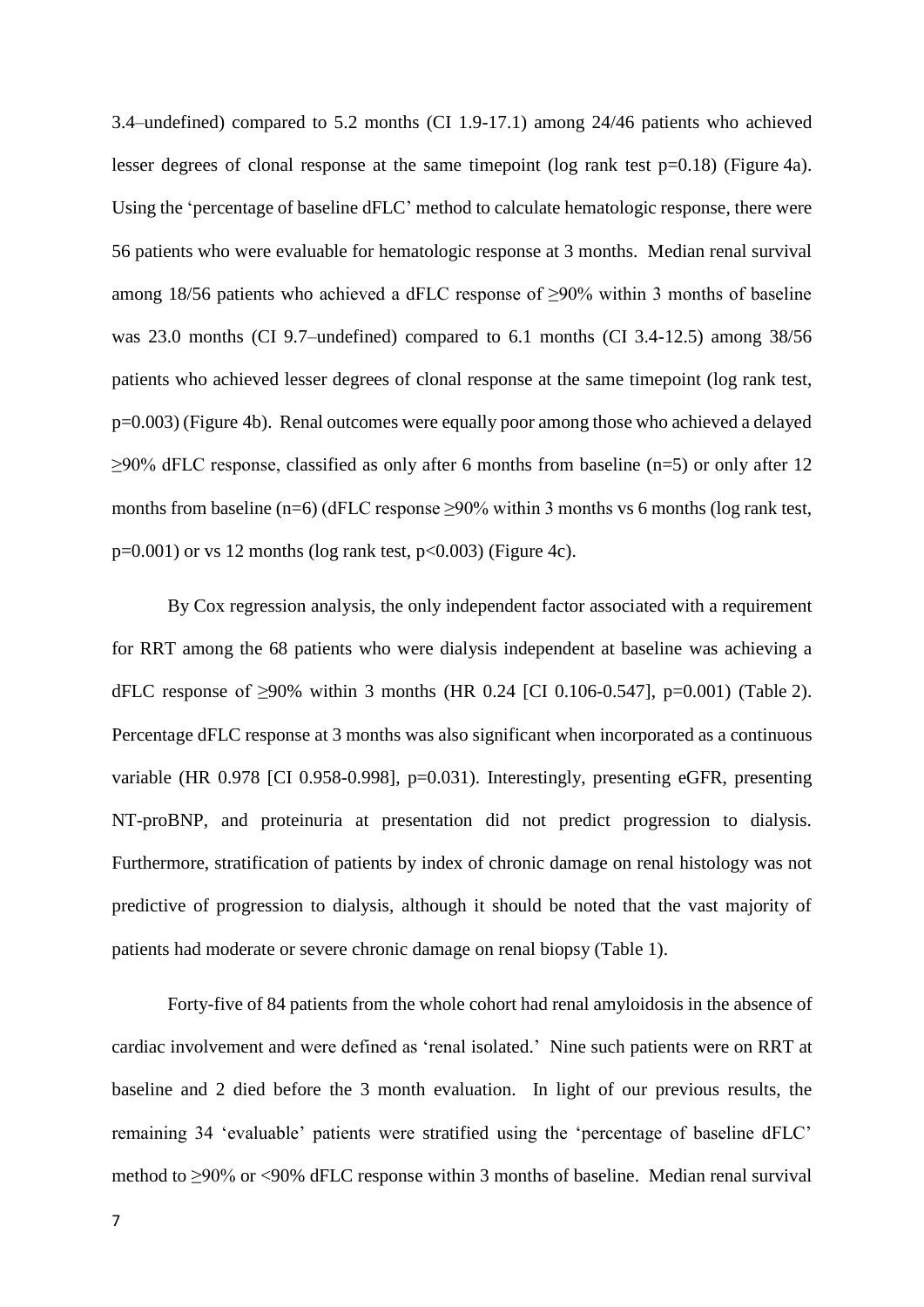among 11 patients who achieved a dFLC response of ≥90% within 3 months of baseline was 23.0 months (CI 7.3–undefined) compared to only 6.2 months (CI 3.0–12.5) among 23 patients who achieved lesser degrees of clonal response at the same timepoint (log rank test,  $p<0.007$ ) (Figure 5), and 5.7 months (CI 1.9-undefined) among those who achieved a ≥90% dFLC response, but only after 12 months from baseline (log rank test,  $p<0.03$ ). There was no significant difference in renal survival between those who achieved a dFLC response within 3 months of 50-89% compared to a dFLC response of <50% (log rank test, p=0.83). By Cox regression analysis, the only independent factor associated with a requirement for RRT in the 45 patients with 'renal isolated' amyloidosis was achieving a dFLC response of ≥90% at 3 months (HR 0.62 [CI 0.057-0.655], p=0.008).

#### **Time to composite endpoint of death or dialysis in relation to response to chemotherapy**

Sixteen patients, who were dialysis dependent at baseline, were excluded from all analyses of time to the composite endpoint of death or dialysis. Twelve patients did not have an FLC assay measured at 3 months from baseline, in 10 cases due to death. Of the 10 patients who died, 4 died before receiving chemotherapy, 5 died during chemotherapy from progression of their systemic amyloidosis and 1 died from chemotherapy-related complications (sepsis). The remaining 56 patients were stratified according to dFLC response of <90% or  $\geq$ 90% at 3 months. Among 18 patients who achieved a  $\geq$ 90% dFLC response, median time to composite endpoint of death or dialysis was 17.3 months (CI 7.3-46.1) compared to 5.3 months (CI 3.4- 7.6) among 38 patients who achieved a <90% response (log rank test, p<0.001) (Figure 6). The first event was death in 9 patients and dialysis in 27 patients. There was no significant difference in median time to death or dialysis between those patients who achieved a  $<50\%$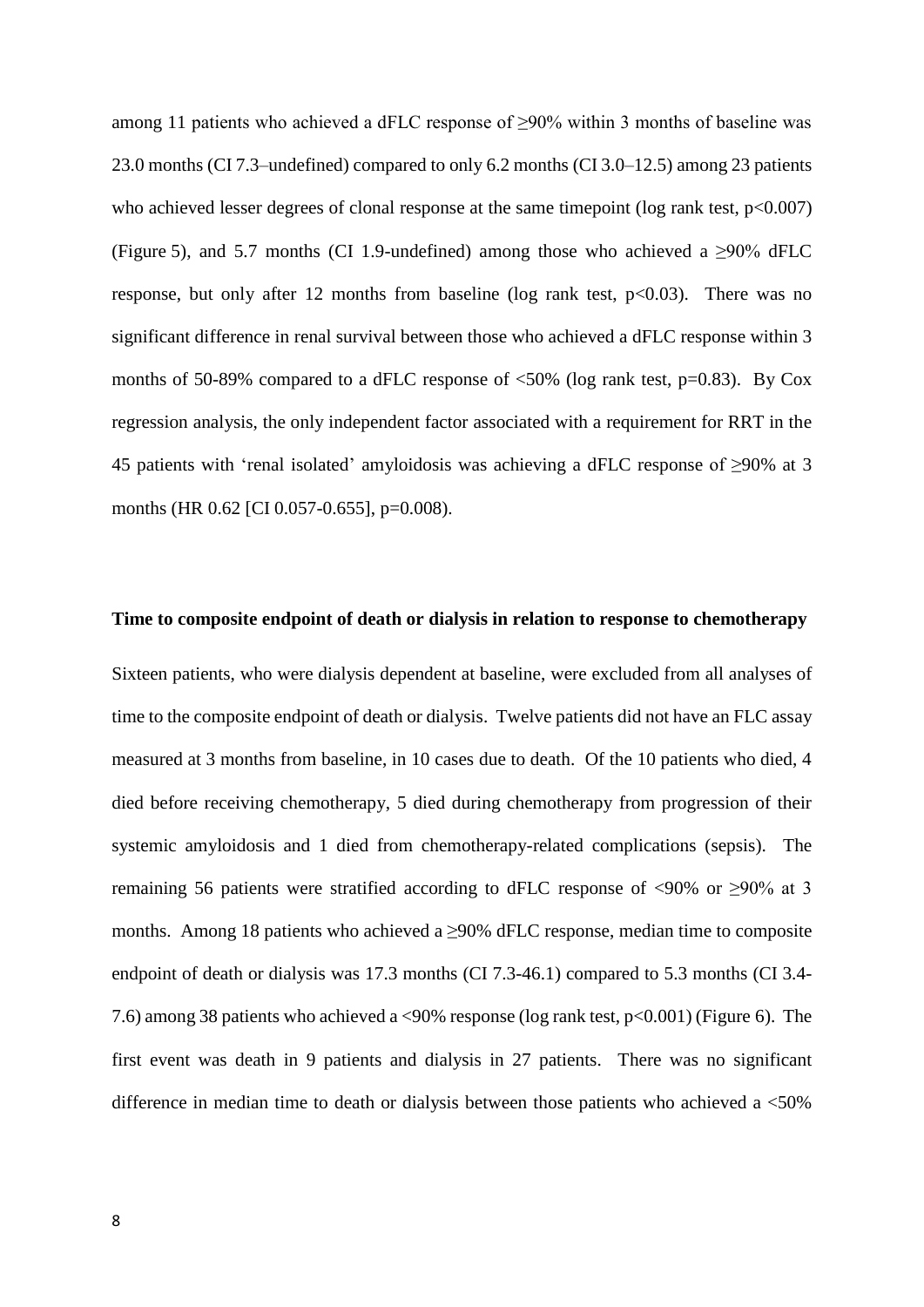dFLC response at 3 months and those who achieved a dFLC response of 50-89% (log rank test,  $p=0.53$ ).

By Cox regression analysis, independent factors significantly associated with the composite endpoint of death or dialysis among all 68 patients who were dialysis independent at baseline were elevated NT-proBNP at presentation (HR 2.40 [CI 1.293-4.463], p=0.006) and achieving a dFLC response  $\geq 90\%$  at 3 months (HR 0.23 [CI 0.102-0.505], p<0.001) (Supplementary Table 2). Percentage dFLC response was also highly significant when incorporated as a continuous variable (HR 0.981 [CI 0.971-0.992], p=0.001). Neither presenting eGFR, nor proteinuria at presentation were significant predictors of the composite endpoint. Due to the high clonal response rates observed with bortezomib, a multivariable model in which dFLC response at 3 months of <90% or  $\geq$ 90% was replaced by bortezomib vs no bortezomib was undertaken. The only factor independently associated with the same composite endpoint in this model was serum NT-proBNP concentration at presentation (HR 2.48 [CI 1.350-4.535], p=0.003) (Supplementary Table 2).

## **Discussion**

Response to chemotherapy is known to be one of the main determinants of patient survival in systemic AL amyloidosis.<sup>3, 10</sup> Two thirds of patients with systemic AL amyloidosis have renal involvement at diagnosis and renal outcome, as well as patient survival, is known to be influenced by response to chemotherapy.<sup>7</sup> However, no studies have been performed to specifically investigate whether the magnitude and speed of clonal response to chemotherapy in patients who present with established advanced renal impairment influences time to requirement for RRT. Similarly, the merits of administering chemotherapy, which is invariably associated with substantial short-term morbidity, remain uncertain among AL amyloidosis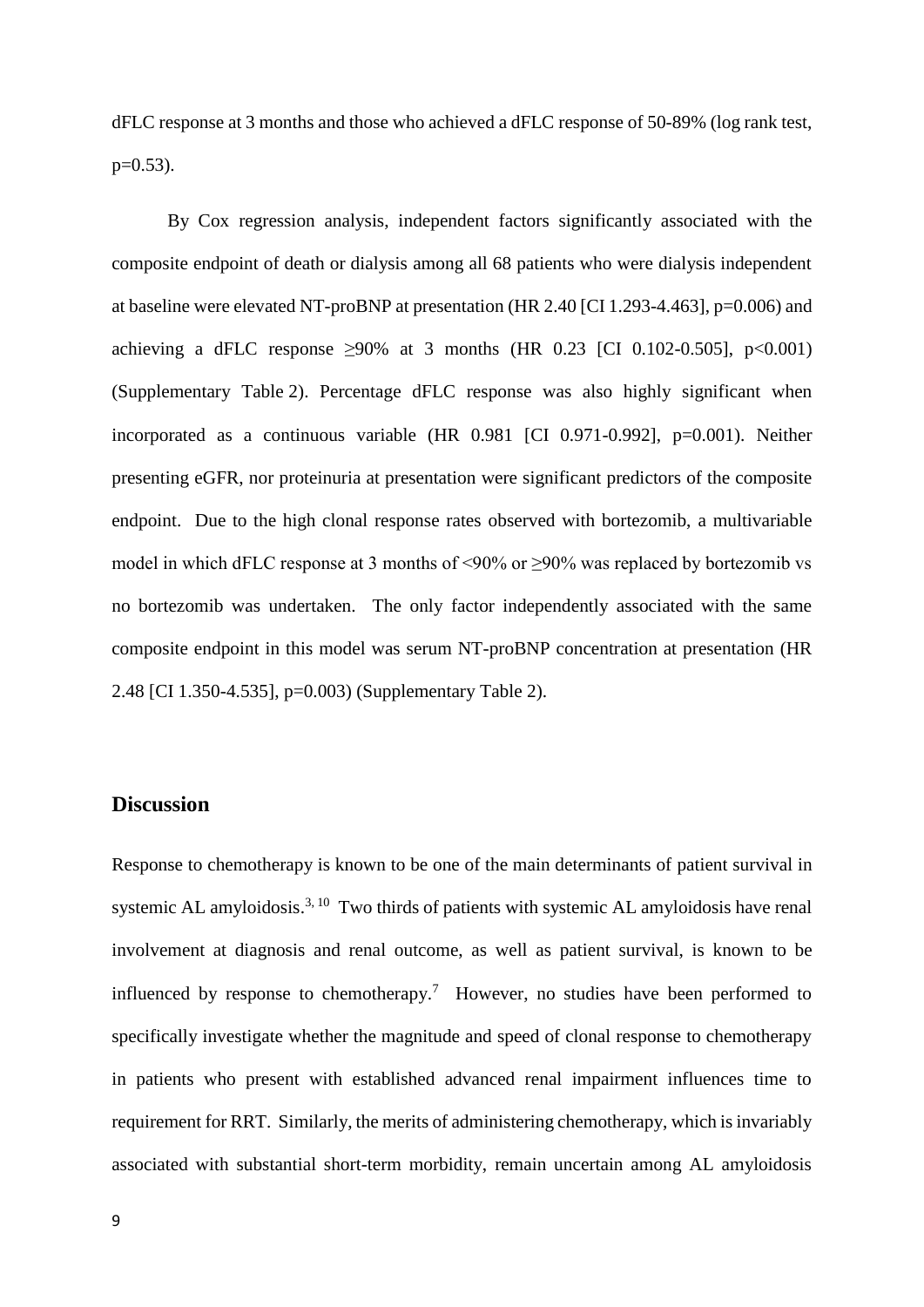patients who present with advanced CKD but do not have clinically significant extra-renal organ involvement by amyloid. Here we show for the first time, that the speed and magnitude of clonal response in patients presenting with a GFR of  $\langle 20 \text{ ml/min}/1.73 \text{ m}^2$  due to renal amyloidosis, directly influence the clinically important outcome measures of death, dialysis and the composite endpoint of death or dialysis, with markedly extended renal and patient survival among patients who achieved a clonal response of ≥90% within 3 months of baseline. Furthermore, we show that in patients with an eGFR of  $\langle 20 \text{ ml/min}/1.73 \text{ m}^2 \rangle$  who do not have cardiac amyloidosis, chemotherapy can substantially delay the requirement for RRT. The findings presented here are analogous to the effect of chemotherapy in patients with advanced (Mayo stage 3) cardiac AL amyloidosis,  $11$  in which the speed and depth of clonal response directly influence patient survival. Until now it has not been clear whether the same degree and speed of clonal response can salvage renal function or if not, delay RRT in those who do not have cardiac involvement and whether patients with isolated renal amyloidosis require chemotherapy with the same degree of urgency as those with cardiac AL amyloidosis.

Importantly, this study does not prove beyond all doubt that aggressive chemotherapy aimed at achieving a rapid and deep clonal response delays dialysis and/or improves survival in this cohort of patients, since there was no prospective randomisation to a placebo arm or 'low intensity' chemotherapy arm. It does not therefore take into account those whose death or requirement for RRT may have been accelerated by chemotherapy. Nonetheless, the evidence for pursuing chemotherapy that is likely to achieve a rapid and deep clonal response in such patients is compelling; among the 47 patients in the whole cohort who died, 26 did so from progressive amyloidosis, including 4 patients who died before receiving chemotherapy; with only one death of the 26 deaths attributable to complications of chemotherapy. Similarly, there was no evidence of acute kidney injury complicating CKD among those in the cohort who received chemotherapy and only 2 patients out of the 78 who received chemotherapy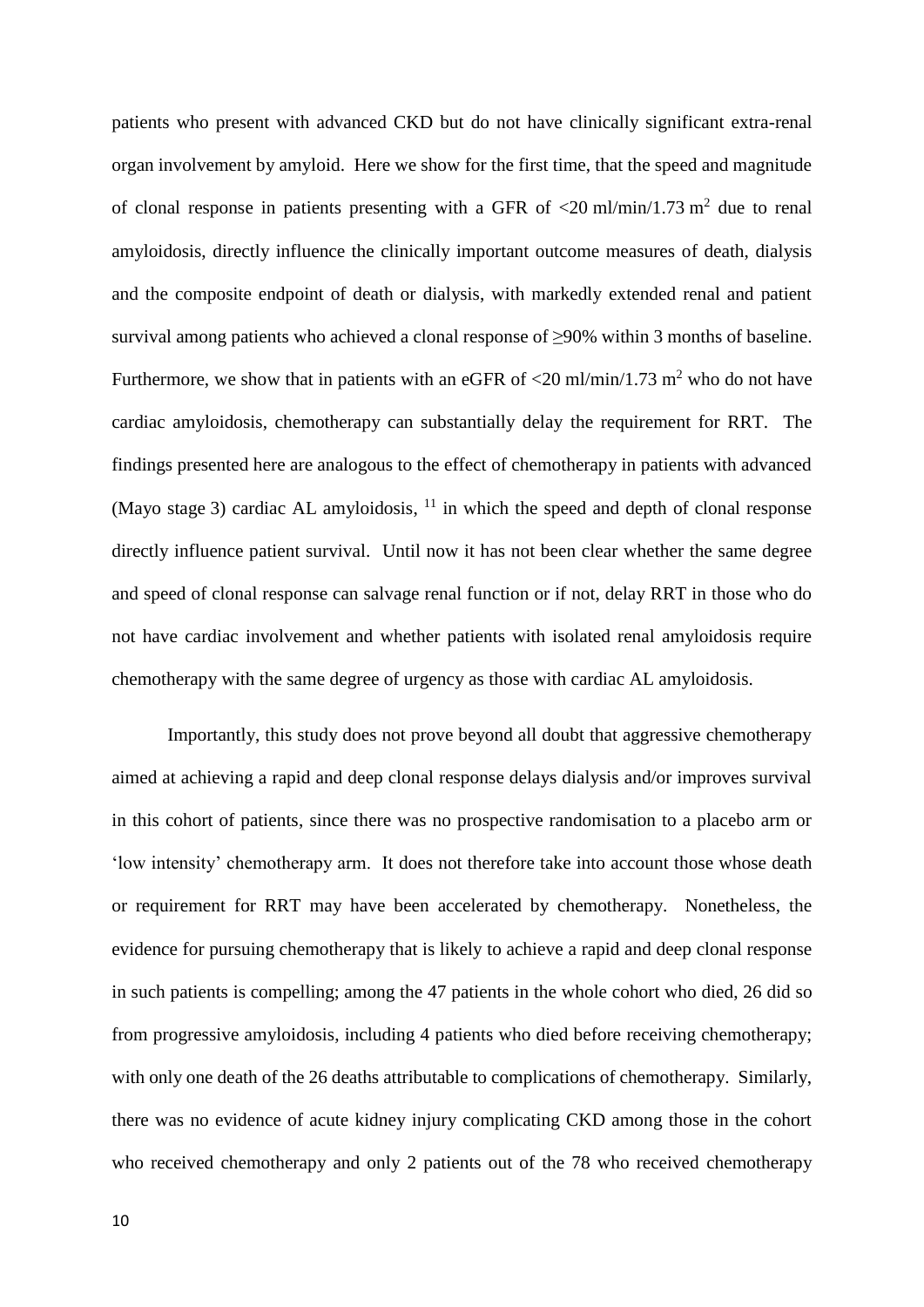required discontinuation due to toxicity, one of whom was already receiving RRT at the time of commencement of chemotherapy, and the other of whom received a total of 8 cycles (first line thalidomide switched to bortezomib) to a complete clonal response and remains dialysis independent. Given that it would probably be considered unethical to withhold chemotherapy from patients with advanced renal dysfunction due to AL amyloidosis, particularly in light of the findings reported here, a prospective randomised trial to definitively answer this question will probably never be possible.

Although bortezomib was associated with higher rates of rapid (within 3 months) and deep (≥90%) clonal response compared to non-bortezomib containing regimens, we were unable to demonstrate that administration of bortezomib was an independent predictor of outcome in this cohort. Nonetheless, we would encourage the use of bortezomib first line in patients with advanced renal impairment from AL amyloidosis due to the fact that it is generally well tolerated, no dose modification is necessary in patients with advanced renal impairment, and due to the speed and efficacy with which it can suppress the underlying clonal dyscrasia.

It is noteworthy that use of the established AL amyloidosis consensus criteria for measuring clonal response to chemotherapy, in which patients are required to have an absolute pre-treatment dFLC concentration of >50 mg/L to be evaluable, was associated with categorization of 12% patients as 'not evaluable', in accordance with the 15% patients reported in the consensus document.<sup>12</sup> However, it is interesting that, in this cohort of patients, the consensus criteria did not even predict patient survival, which is well known from larger studies of patients with AL amyloidosis to be associated with depth of hematologic response at 3 months.<sup>13</sup> However, the 'percentage of baseline dFLC' method used in our analyses, which has also been previously validated in AL amyloidosis,<sup>7</sup> predicted both patient and renal survival. Whilst the consensus criteria may be appropriate for determining eligibility of patients with AL amyloidosis for formal clinical trials, our 'real world' data indicates that the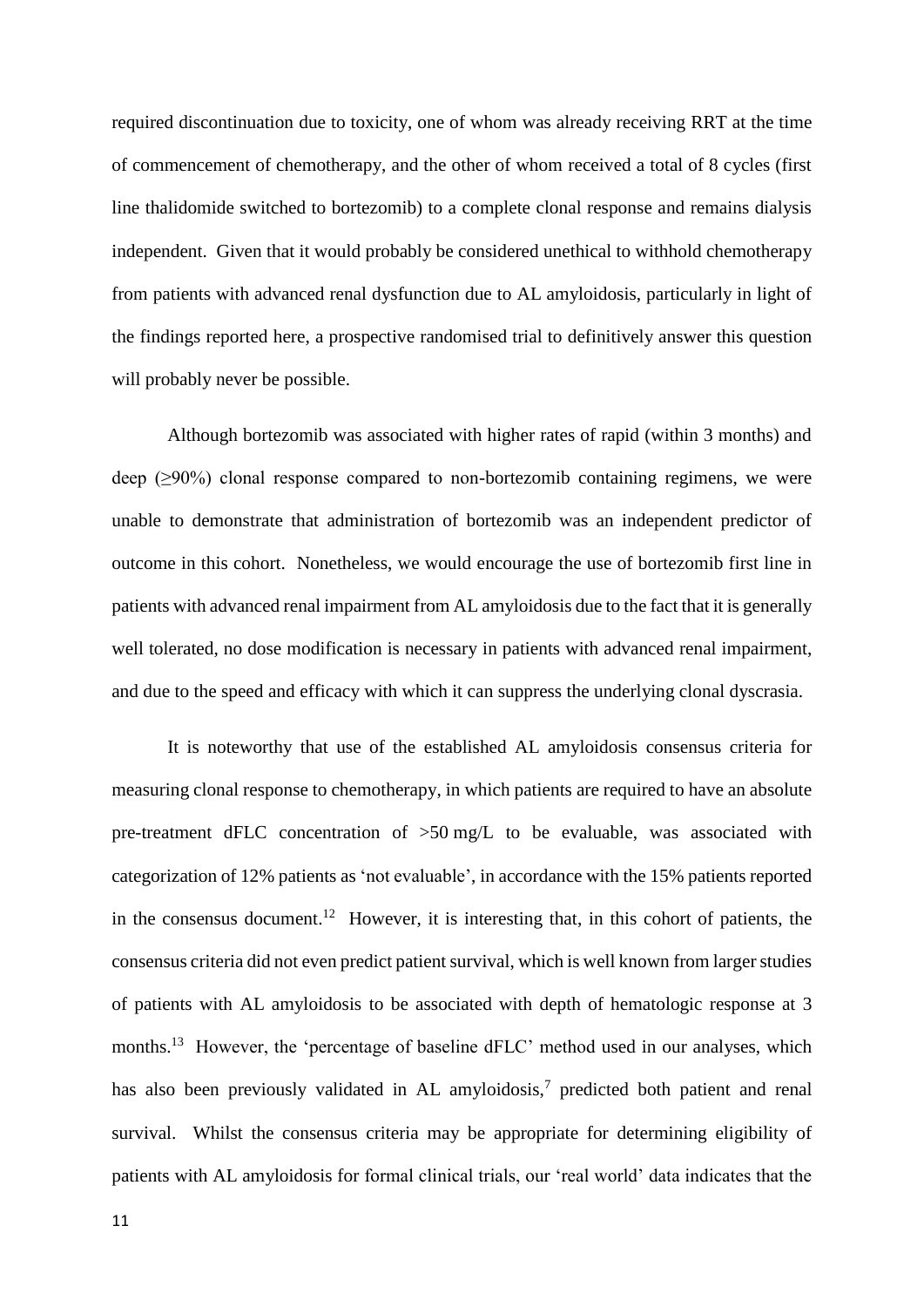'percentage of baseline dFLC' method is valid and applicable to all patients in a clinical practice setting, and may be superior in patients with established advanced CKD. This study is of insufficient size to recommend a change in the consensus criteria, but given the relative rarity of the disease, the need for a true representation of clinical practice within clinical trials, and the established difficulties associated with enrolling sufficient numbers of patients with AL amyloidosis into most clinical trials, we believe that a specific comparison of these two methods among a large cohort of AL amyloidosis patients with established advanced CKD is warranted and, depending on the findings, may merit considering a change to the consensus criteria.

In summary, chemotherapy should not be withheld from patients with advanced CKD due to renal AL amyloidosis. On the contrary, such patients should be treated urgently with the aim of achieving a rapid and deep clonal response, the result of which may be delayed dialysis and prolonged survival.

# **Patients and Methods**

#### **Patients**

At the time of censor, 1000 patients with newly diagnosed AL amyloidosis had been enrolled into the ALchemy prospective observational study at the National Amyloidosis Centre (NAC). Renal involvement, defined as non-Bence Jones proteinuria of more than 0.5g/24 hr according to the amyloidosis international consensus criteria,<sup>14</sup> was present in 672 patients, of whom 84 had presented with advanced renal impairment defined by eGFR  $\langle 20 \text{ ml/min}/1.73 \text{ m}^2$ . The analyses presented in this manuscript concern this cohort of 84 patients with eGFR  $\langle 20 \text{ ml/min}/1.73 \text{ m}^2$  at baseline (Figure 1; Consort Diagram).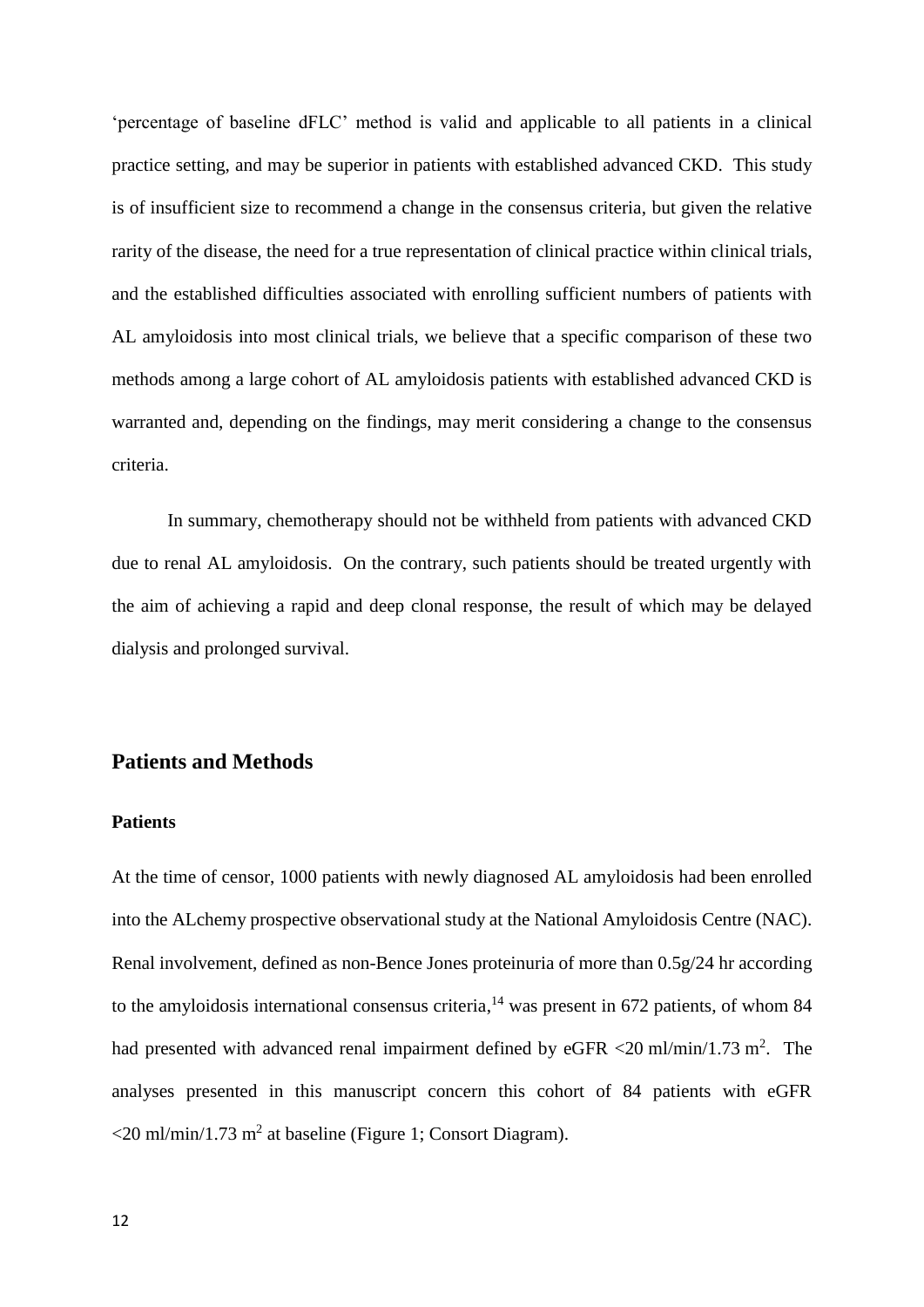All patients underwent protocolized assessments every 3-6 months at the NAC, each assessment comprising clinical evaluation, serum and urine biochemistry including assessment of renal and liver function, N-terminal pro-b-type natriuretic peptide (NT-proBNP), echocardiography, SAP scintigraphy,<sup>15</sup> and assessment of hematological disease by serum free light chain (FLC) assay, serum and urine immunofixation electrophoresis. The presence of cardiac amyloidosis was defined by echocardiography according to international consensus criteria, $14$  or in cases in which there was doubt, by additional cardiac magnetic resonance imaging on the basis of native T1 and/or extracellular volume measurement, as previously reported.16, 17

All patients were managed in accordance with the Declaration of Helsinki and provided written informed consent for study entry (REC reference 09/H0715/58) and publication of their data.

### **Renal Histology**

Renal biopsies were performed in 57 of 84 patients. All biopsies were routinely stained with Congo red and a panel of amyloid-fibril antibodies, as previously described.<sup>18</sup> Additionally, all biopsies containing sufficient cortical tissue for evaluation (n=49/57) were analysed by a renal histopathologist (PB) and assigned an 'Index of Chronic damage' category of mild, moderate or severe according to the previously described Modified Oxford Score.<sup>19</sup>

#### **Assessment of Hematologic Response**

Details and doses of chemotherapy regimens were collected. All patients had serial FLC concentration prospectively monitored on blood samples scheduled monthly during periods of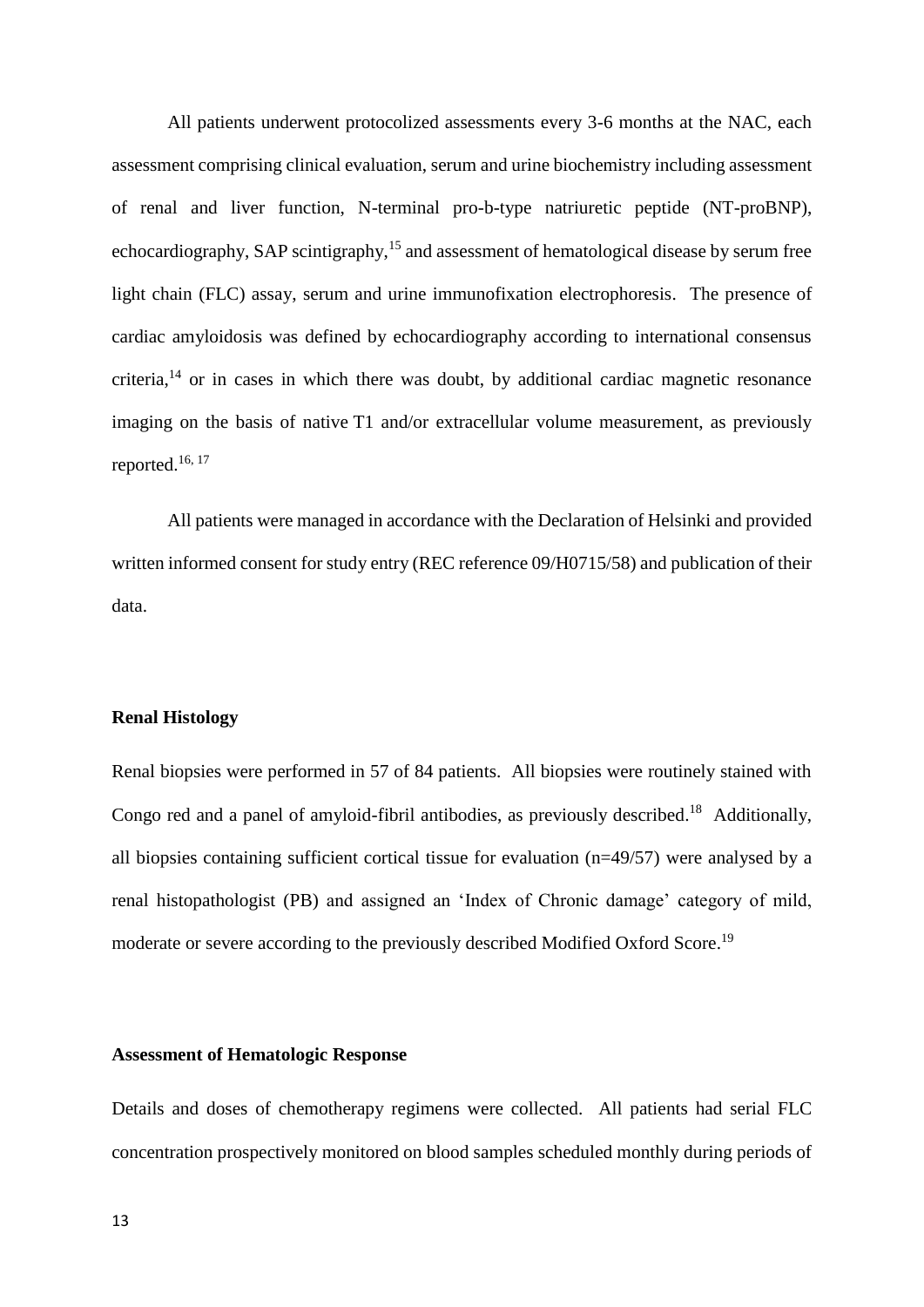chemotherapy treatment, and every 1-3 months during subsequent follow up. Healthy polyclonal serum FLC concentrations increase progressively through advancing stages of chronic kidney disease  $(CKD)^{20}$  which hinders the monitoring of monoclonal light chain disorders. In this study, the value of the FLC monoclonal component was estimated by subtracting the concentration of the uninvolved light chain from that of the amyloidogenic light chain to obtain the FLC difference (dFLC), a strategy previously validated in multiple myeloma and AL amyloidosis.<sup>7, 21</sup>

The FLC response to chemotherapy was determined according to previously validated 'consensus criteria'<sup>12</sup> and additionally, by the percentage of the baseline dFLC that remained at the time of analysis (percentage method), also validated in AL amyloidosis.<sup>7</sup> The consensus criteria define 'evaluable' patients as those with a pre-treatment (baseline) dFLC of >50 mg/L, and thus excluded 10/84 (12%) patients in the cohort, whereas the calculation of the percentage baseline dFLC remaining after chemotherapy can be applied to patients with low level pretreatment amyloidogenic light chain concentration. A very good partial response (VGPR) was defined according to the consensus criteria as an absolute dFLC of <40mg/L, and by the percentage method as a ≥90% reduction of pre-treatment dFLC remaining after chemotherapy, as previously described.<sup>7</sup> When assessing dFLC response, all patients without an FLC assay at the relevant timepoint were excluded from analysis.

#### **Patient Outcomes**

Overall survival was defined as the time from baseline evaluation at the NAC to patient death and was evaluated in all 84 patients. Renal survival was defined as the time from baseline evaluation at the NAC to requirement for renal replacement therapy (RRT). For the analyses of renal survival, patients who were already established on RRT  $(n=16)$  at the time of their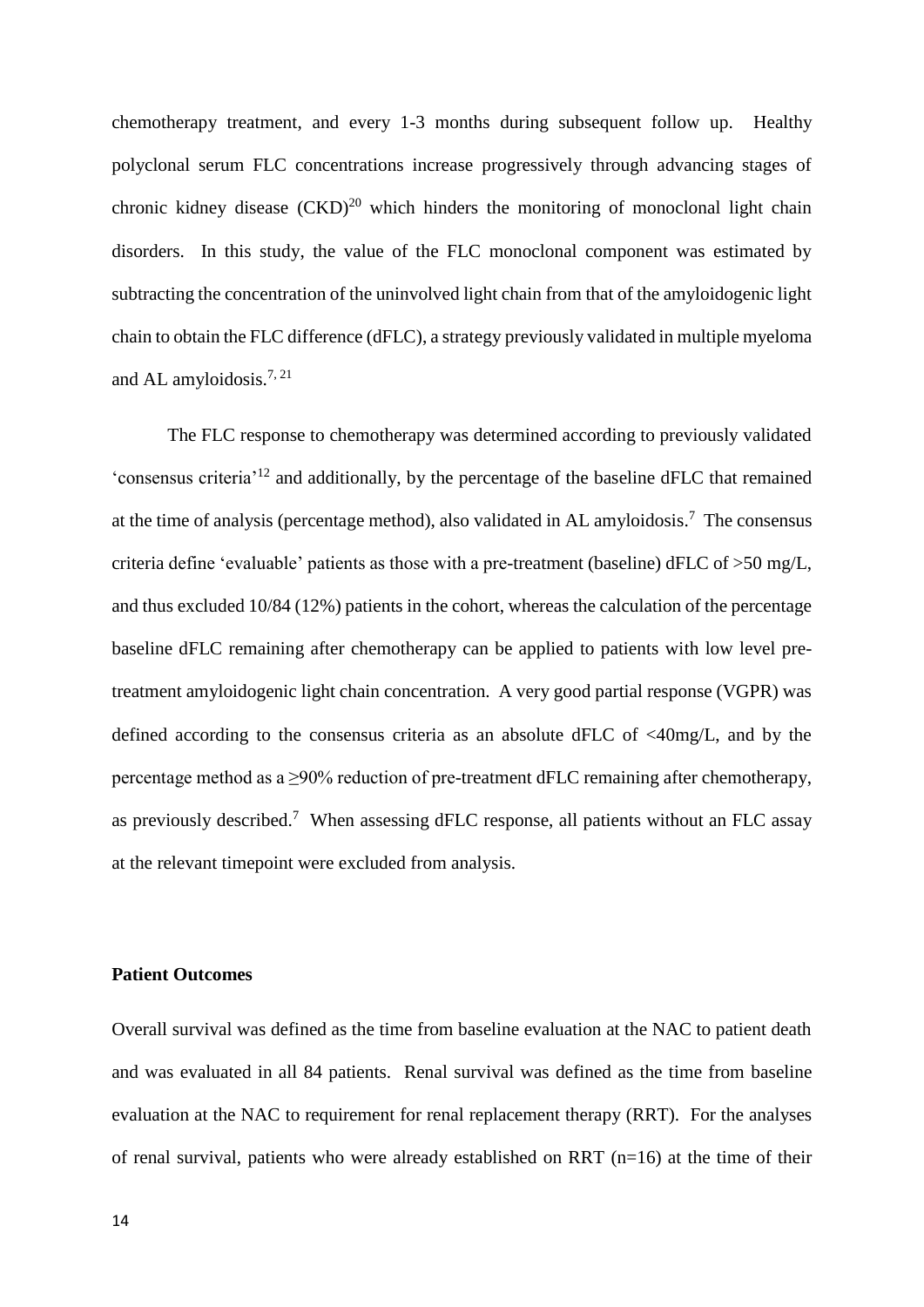baseline evaluation were excluded, and those who died without requiring RRT were censored at the time of death. For analyses of time to the composite endpoint of death or dialysis, patients who were on RRT at baseline were excluded and an event was recorded as the first of either death or dialysis. Patient follow up was censored on 1st October 2015.

#### **Statistical Analysis**

Survival analysis was performed separately for each of three possible endpoints: patient survival, renal survival, and survival to composite endpoint of dialysis or death. We determined Kaplan-Meier curves, and performed the log rank test to compare the overall survival curves for different subgroups. Cox proportional hazards regression analysis was used to investigate the factors independently associated with a particular endpoint. A test based on Schoenfeld residuals was used to test the proportional hazards assumption underlying the log rank and the Cox regression analyses. Analyses were performed using GraphPad Prism v5.03, IBM SPSS Statistics 23 and Stata 14 software. A significance level of 0.05 was used for all hypothesis tests.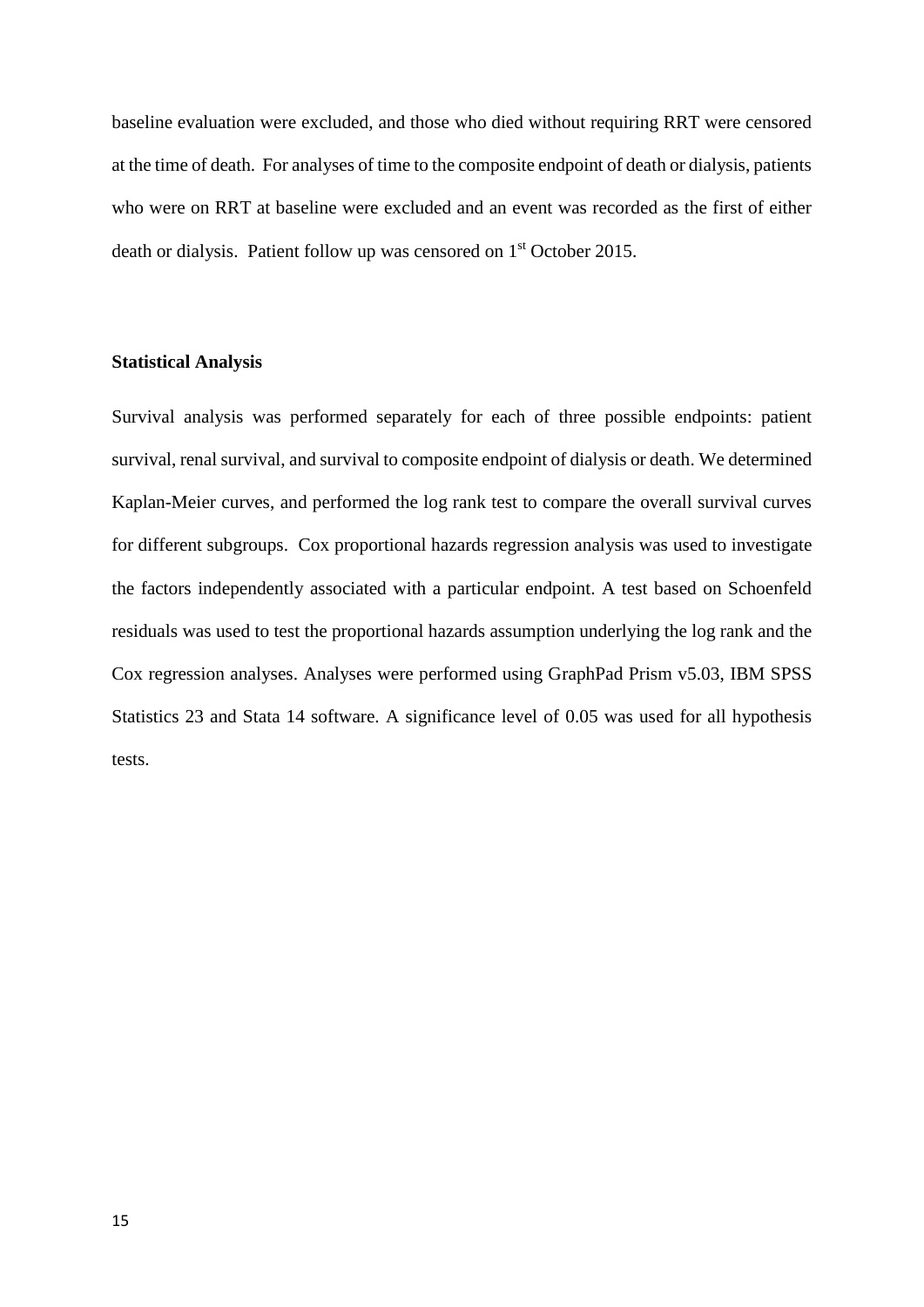# **Disclosures**

None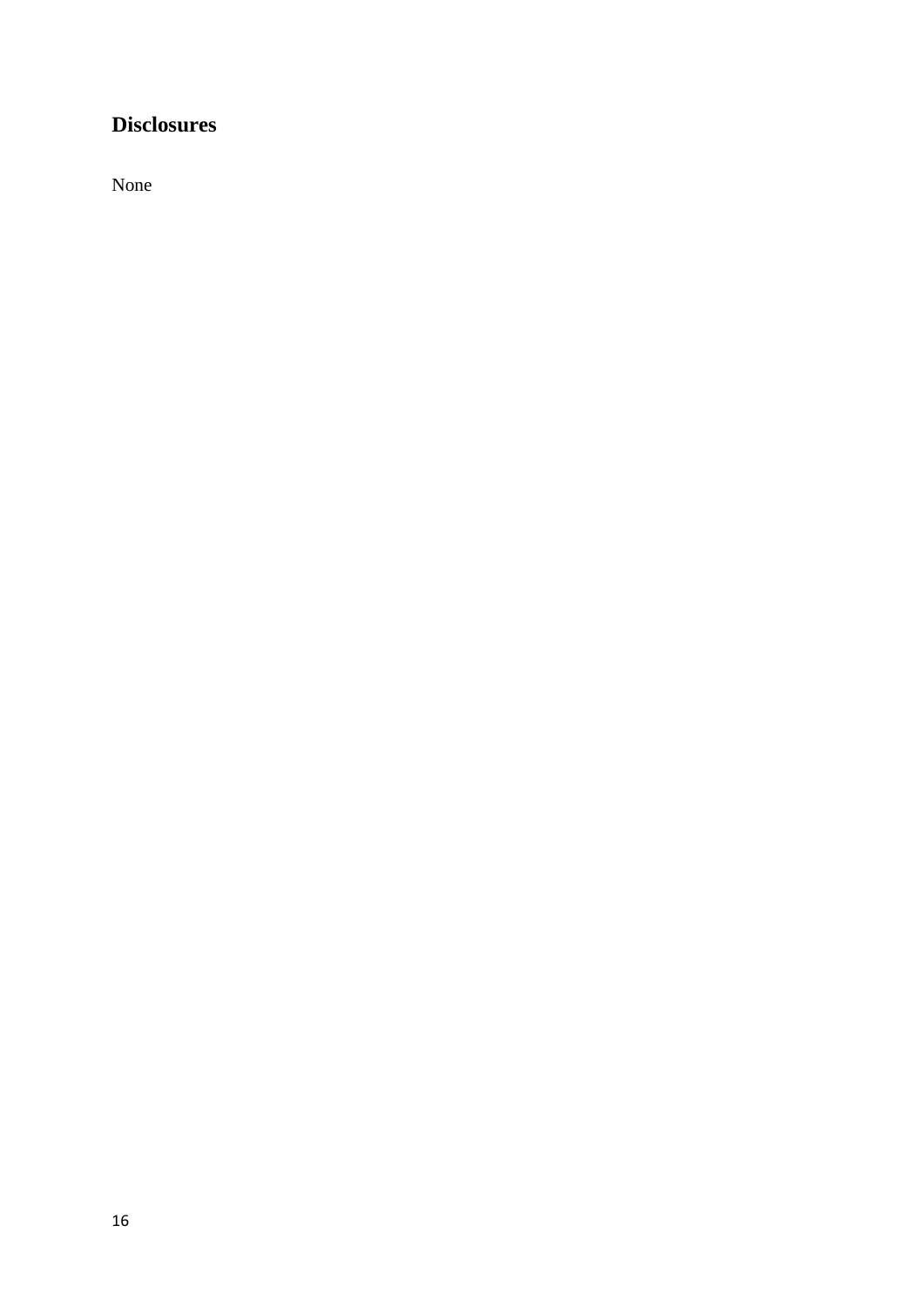## **References**

1. Palladini G, Campana C, Klersy C*, et al.* Serum N-terminal pro-brain natriuretic peptide is a sensitive marker of myocardial dysfunction in AL amyloidosis. *Circulation* 2003; **107**: 2440-2445.

2. Pepys MB. Amyloidosis. *Annu Rev Med* 2006; **57**: 223-241.

3. Palladini G, Dispenzieri A, Gertz MA*, et al.* New criteria for response to treatment in immunoglobulin light chain amyloidosis based on free light chain measurement and cardiac biomarkers: impact on survival outcomes. *J Clin Oncol* 2012; **30**: 4541-4549.

4. Weiss BM, Wong SW, Comenzo RL. Beyond the plasma cell: emerging therapies for immunoglobulin light chain amyloidosis. *Blood* 2016; **127**: 2275-2280.

5. Kyle RA, Greipp PR, O'Fallon WM. Primary systemic amyloidosis: multivariate analysis for prognostic factors in 168 cases. *Blood* 1986; **68**: 220-224.

6. Wechalekar AD, Schonland SO, Kastritis E*, et al.* A European collaborative study of treatment outcomes in 346 patients with cardiac stage III AL amyloidosis. *Blood* 2013; **121**: 3420-3427.

7. Pinney JH, Lachmann HJ, Bansi L*, et al.* Outcome in Renal AL Amyloidosis following Chemotherapy. *Journal of Clinical Oncology* 2011; **29**: 674-681.

8. Palladini G, Hegenbart U, Milani P*, et al.* A staging system for renal outcome and early markers of renal response to chemotherapy in AL amyloidosis. *Blood* 2014; **124**: 2325- 2332.

9. Mahmood S, Palladini G, Sanchorawala V*, et al.* Update on treatment of light chain amyloidosis. *Haematologica* 2014; **99**: 209-221.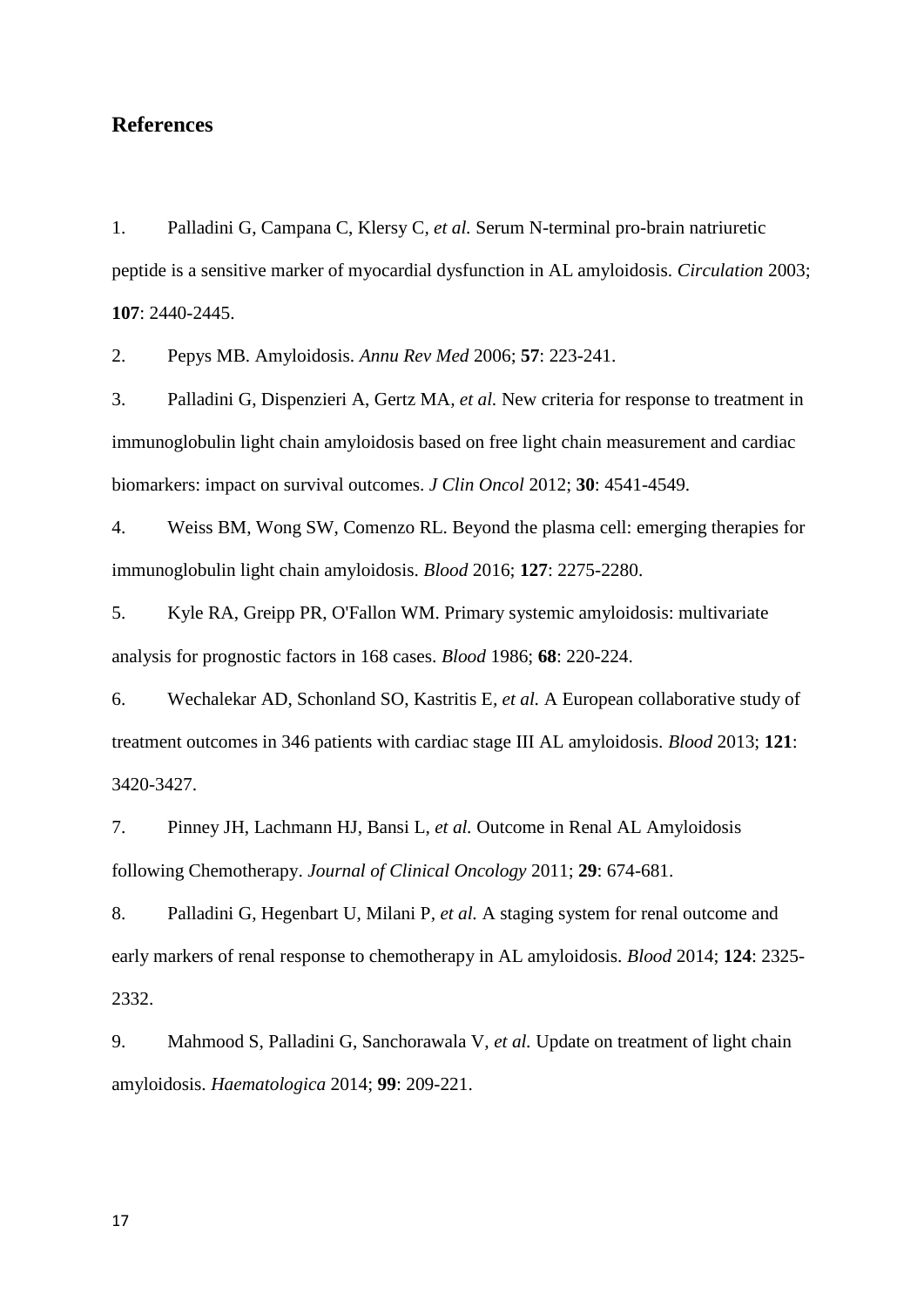10. Lachmann HJ, Gallimore R, Gillmore JD*, et al.* Outcome in systemic AL amyloidosis in relation to changes in concentration of circulating free immunoglobulin light chains following chemotherapy. *Br J Haematol* 2003; **122**: 78-84.

11. Palladini G, Sachchithanantham S, Milani P*, et al.* A European collaborative study of cyclophosphamide, bortezomib, and dexamethasone in upfront treatment of systemic AL amyloidosis. *Blood* 2015; **126**: 612-615.

12. Comenzo RL, Reece D, Palladini G*, et al.* Consensus guidelines for the conduct and reporting of clinical trials in systemic light-chain amyloidosis. *Leukemia* 2012; **26**: 2317- 2325.

13. Palladini G, Dispenzieri A, Gertz M*, et al.* Validation of the Critieria of Response to Treatment in AL Amylodiosis. American Society of Haematology2010.

14. Gertz MA, Comenzo R, Falk RH*, et al.* Definition of organ involvement and treatment response in immunoglobulin light chain amyloidosis (AL): A consensus opinion from the 10th International Symposium on Amyloid and Amyloidosis. *Am J Hematol* 2005; **79**: 319-328.

15. Hawkins PN, Lavender JP, Pepys MB. Evaluation of systemic amyloidosis by scintigraphy with <sup>123</sup>I-labeled serum amyloid P component. *N Engl J Med* 1990; **323**: 508- 513.

16. Karamitsos TD, Piechnik SK, Banypersad SM*, et al.* Noncontrast T1 mapping for the diagnosis of cardiac amyloidosis. *JACC Cardiovasc Imaging* 2013; **6**: 488-497.

17. Fontana M, Chung R, Hawkins PN*, et al.* Cardiovascular magnetic resonance for amyloidosis. *Heart failure reviews* 2015; **20**: 133-144.

18. Tennent GA, Cafferty KD, Pepys MB*, et al.* Congo red overlay immunohistochemistry aids classification of amyloid deposits. In: Kyle RA, Gertz MA,

18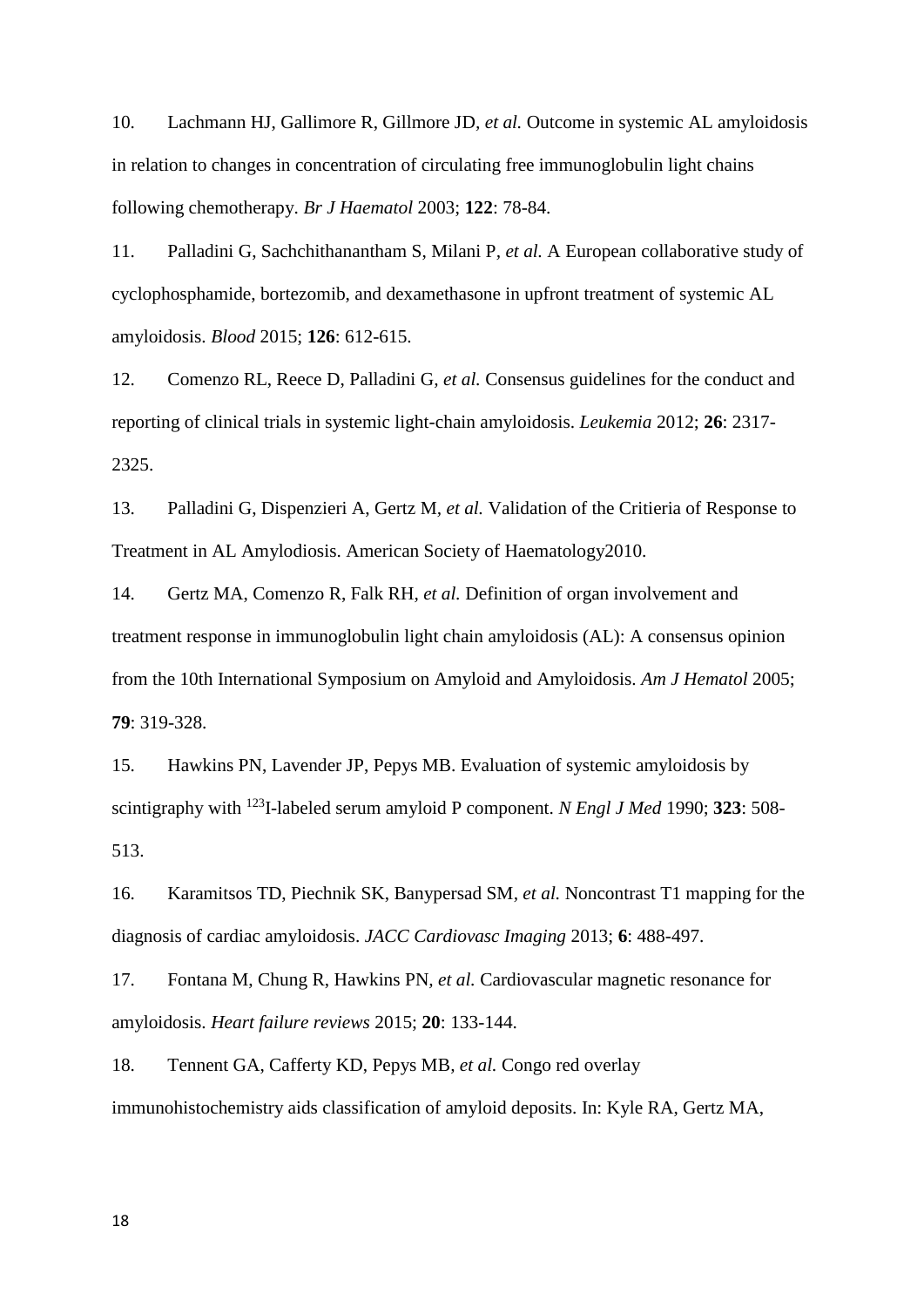editors. Amyloid and Amyloidosis 1998. Pearl River, New York: Parthenon Publishing; 1999. p. 160-162.

19. Working Group of the International Ig ANN, the Renal Pathology S, Cattran DC*, et al.* The Oxford classification of IgA nephropathy: rationale, clinicopathological correlations, and classification. *Kidney Int* 2009; **76**: 534-545.

20. Hutchison CA, Harding S, Hewins P*, et al.* Quantitative assessment of serum and urinary polyclonal free light chains in patients with chronic kidney disease. *Clin J Am Soc Nephrol* 2008; **3**: 1684-1690.

21. Dispenzieri A, Zhang L, Katzmann JA*, et al.* Appraisal of immunoglobulin free light chain as a marker of response. *Blood* 2008; **111**: 4908-4915.

## **Acknowledgements**

We thank our many physician colleagues for referring and caring for the patients as well as the staff at the National Amyloidosis Centre. Core support for the Wolfson Drug Discovery Unit, Centre for Amyloidosis and Acute Phase Proteins is provided by NHS England, the UK National Institute for Health Research Biomedical Research Centre and Unit Funding Scheme.

## **Author Contributions**

TR and JDG conceived the manuscript. HJL, MF, SS, SM, CW, JP, DF, TL, TY and ADW were responsible for care and follow up of patients during the study. PB and AP contributed to results and statistical analyses. PNH and JDG reviewed the final manuscript.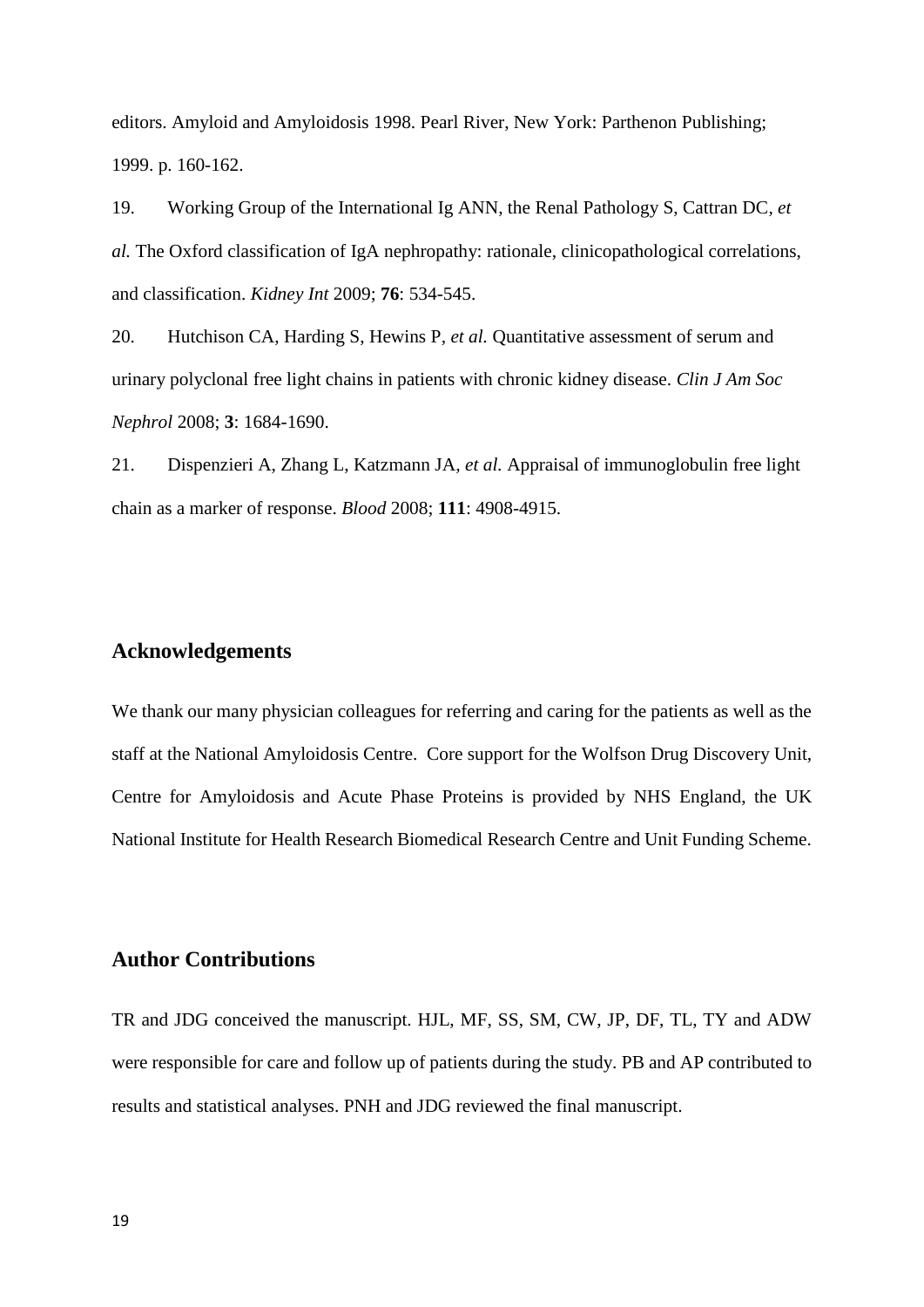| Demographic or clinical characteristic        |          | <b>No. of Patients</b><br>$(N = 84)$ | $\frac{0}{0}$ |
|-----------------------------------------------|----------|--------------------------------------|---------------|
| Male sex                                      |          | 49                                   | 58            |
| Female sex                                    |          | 35                                   | 42            |
| Age years                                     | Median   | 68                                   |               |
|                                               | Range    | 40-86                                |               |
| Patients with isolated renal involvement      |          | 45                                   | 54            |
| Patients presenting on RRT                    |          | 16                                   | 19            |
| Index of Chronic Damage on renal histology    | Mild     | 4/49                                 | 8             |
|                                               | Moderate | 11/49                                | 22            |
|                                               | Severe   | 34/49                                | 69            |
| eGFR (ml/min/1.73 m <sup>2</sup> )            | Median   | 10                                   |               |
|                                               | Range    | $10-19$                              |               |
| Amyloid load by SAP scintigraphy              | Small    | 27                                   | 32            |
|                                               | Moderate | 19                                   | 23            |
|                                               | Large    | 38                                   | 45            |
| Serum albumin (g/L)                           | Median   | 31                                   |               |
|                                               | Range    | 14-48                                |               |
| 24hr urinary protein loss (g)                 | Median   | 6.2                                  |               |
|                                               | Range    | $0.1 - 29.7$                         |               |
| NT-proBNP (pmol/L)                            | Median   | 550                                  |               |
|                                               | Range    | 15-8270                              |               |
| Troponin T (ng/L)                             | Median   | 120                                  |               |
|                                               | Range    | 10-1870                              |               |
| Amyloidogenic light chain (n)                 | Lambda   | 55                                   | 65            |
|                                               | Kappa    | 29                                   | 35            |
| Haemoglobin (g/dL)                            | Median   | 11.3                                 |               |
|                                               | Range    | $7.8 - 17$                           |               |
| Serum creatinine (µmol/L)                     | Median   | 375                                  |               |
|                                               | Range    | 228-979                              |               |
| Bilirubin (µmol/L)                            | Median   | 5                                    |               |
|                                               | Range    | $1 - 59$                             |               |
| Alkaline Phosphatase (u/L)                    | Median   | 108                                  |               |
|                                               | Range    | 43-1703                              |               |
| Supine systolic blood pressure                | Median   | 137                                  |               |
|                                               | Range    | 79-184                               |               |
| Standing systolic blood pressure              | Median   | 129                                  |               |
|                                               | Range    | 63-180                               |               |
| Bone Marrow Plasmacytosis (%)                 | Median   | $\overline{7}$                       |               |
|                                               | Range    | $0 - 30$                             |               |
| Bence Jones Protein (n)                       | Present  | 44                                   |               |
|                                               | Absent   | 40                                   |               |
| $\lambda$ sFLC in AL (lambda) patients (mg/L) | Median   | 241                                  |               |
|                                               | Range    | 14-5820                              |               |
| $K$ sFLC in AL (kappa) patients (mg/L)        | Median   | 431                                  |               |
|                                               | Range    | 56-10300                             |               |

**Table 1.** Baseline demographics of all patients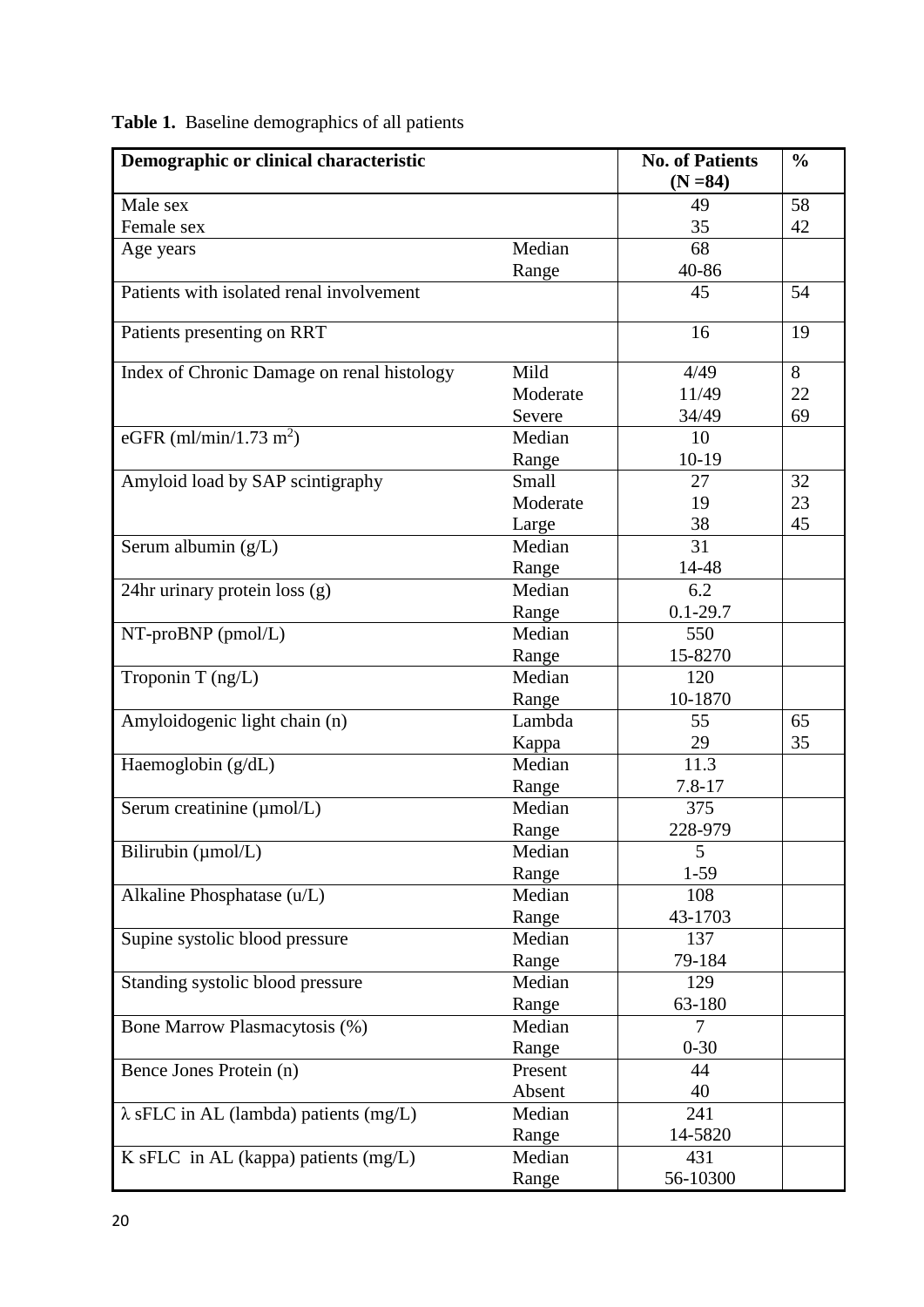**Table 2.** Independent risk factors associated with dialysis

| <b>Variables</b>            | <b>Estimated</b><br><b>Hazard Ratio</b> | 95% Confidence<br><b>Interval</b> | p value |
|-----------------------------|-----------------------------------------|-----------------------------------|---------|
| dFLC $\geq$ 90% at 3 months | 0.24                                    | $0.106 - 0.547$                   | 0.001   |
| Log NT-proBNP               | 1.35                                    | $0.773 - 2.369$                   | 0.289   |
| eGFR                        | 0.97                                    | $0.878 - 1.068$                   | 0.564   |
| Proteinuria                 | 1.01                                    | $0.961 - 1.054$                   | 0.618   |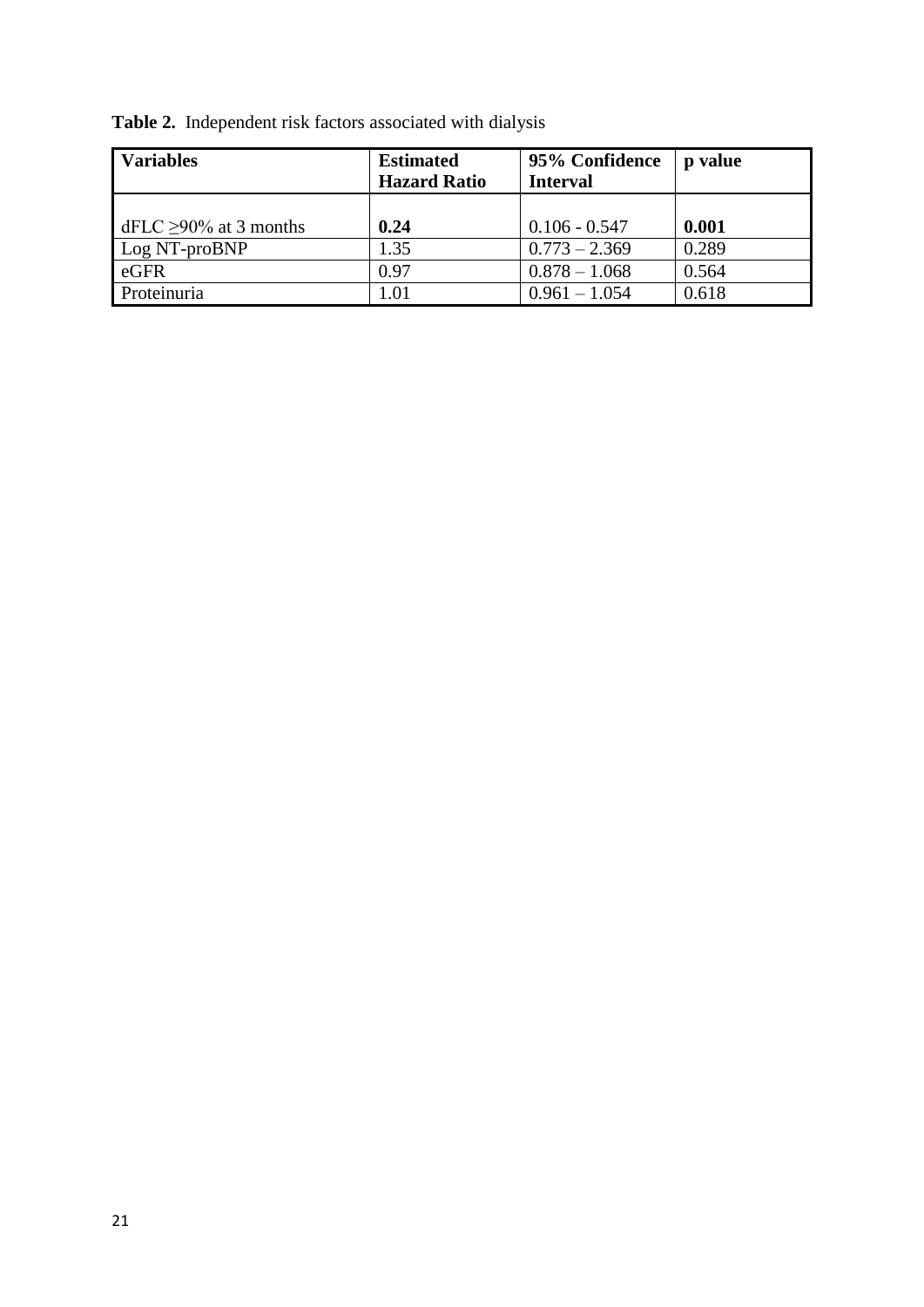## **Figure Legends**

**Figure 1.** Consort Diagram showing selection of patients from the prospective UK AL chemotherapy study (ALchemy) for analyses. Patients in shaded boxes were excluded from analyses of renal survival.

**Figure 2.** Patient survival calculated by Kaplan Meier analysis in all evaluable patients with renal AL amyloidosis and eGFR  $\langle 20 \text{ ml/min}/1.73 \text{ m}^2$  at presentation. Survival among those with 'renal isolated' amyloidosis was significantly longer (median 49.2 months) than in those with both cardiac and renal (cardio-renal) involvement (median 8.4 months)  $(p<0.001)$ . Number at risk at certain timepoints is shown in panel below graph.

**Figure 3.** Patient survival calculated by Kaplan Meier analysis in all evaluable patients with renal AL amyloidosis and eGFR <20 ml/min/1.73 m<sup>2</sup> at presentation. A) Patients were stratified according to degree of clonal response at 3 months into absolute dFLC <40 mg/L and  $\geq$ 40 mg/L (p=0.40). B) Patients were stratified according to degree of clonal response at 3 months into dFLC response  $\geq 90\%$  and dFLC response <90% (p=0.02). C) Patients were stratified according to degree of clonal response at 3 months into dFLC response of <50% and 50-89% (p=0.09). Number at risk at certain timepoints is shown in panel below graph.

**Figure 4.** Renal survival calculated by Kaplan Meier analysis in all evaluable patients with renal AL amyloidosis and eGFR <20 ml/min/1.73 m<sup>2</sup> at presentation. A) Patients were stratified according to degree of clonal response at 3 months into absolute dFLC <40 mg/L and  $\geq$ 40 mg/L (p=0.18). B) Patients were stratified according to degree of clonal response at 3 months into dFLC response  $\geq 90\%$  and dFLC response <90% (p=0.003). C) Patients were stratified according to speed of clonal response comparing those who achieved a dFLC >90%